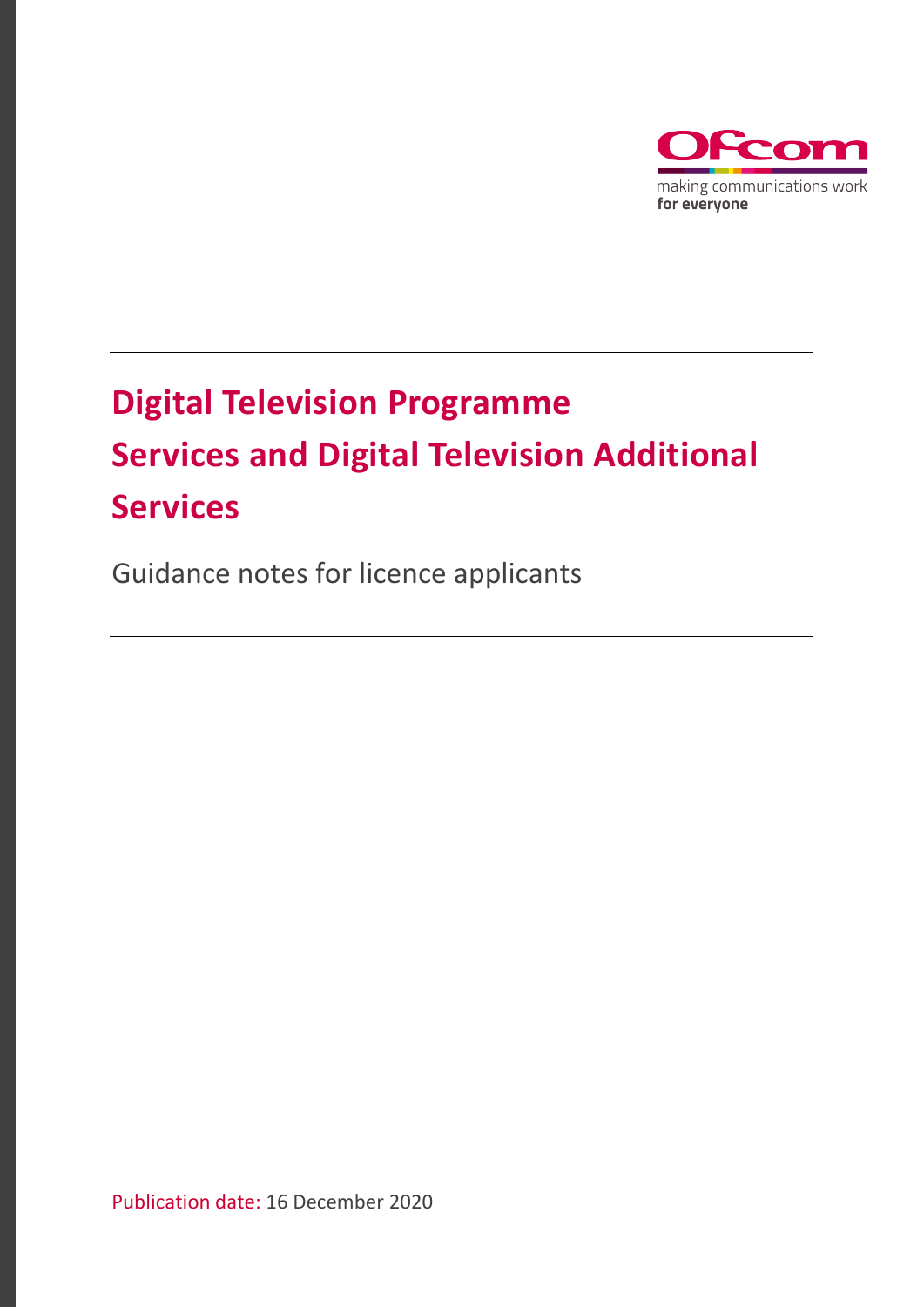# **Contents**

## **Section**

| 1. Introduction                                                                                           | 1             |
|-----------------------------------------------------------------------------------------------------------|---------------|
| 2. What is a Digital Television Programme Service (DTPS)/Digital Television Additional<br>Service (DTAS)? | $\mathcal{P}$ |
| 3. Electronic Programme Guides                                                                            | 5             |
| 4. Before you apply for a DTPS or DTAS licence                                                            | 6             |
| 5. Completing your application form                                                                       | 12            |
| 6. Frequently asked questions                                                                             | 26            |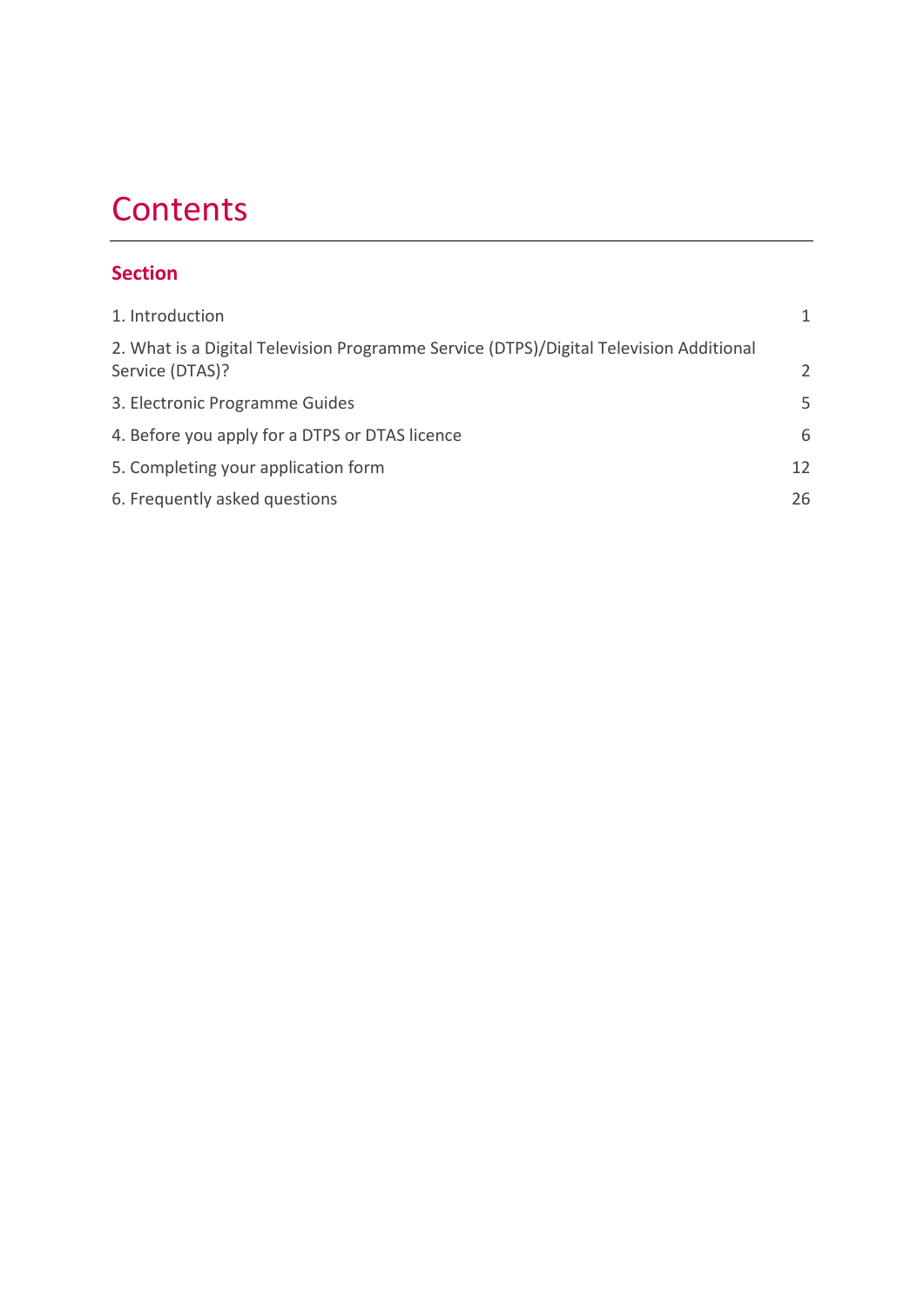# <span id="page-2-0"></span>1. Introduction

## **General disclaimer**

- 1.1 These notes are intended to help Digital Television Programme Service (DTPS) and Digital Television Additional Service (DTAS) licence applicants understand the licensing process. The guidance notes should not be relied upon as legal advice, or be understood as modifying the effect of the statutory requirements or the conditions of the licence.
- 1.2 Applicants should seek their own legal advice on the licensing process and requirements, and when making their own independent assessment on the information that should be included in their application.
- 1.3 In providing the information in these guidance notes, Ofcom is not making, nor implying any judgements on the commercial prospects (or otherwise) of licensed services, or that they will be profitable.
- 1.4 Ofcom makes no representation or warranty, express or implied, with respect to information contained in these guidance notes (together with the standard form licence and other documents referred to in this document) or with respect to any written or oral information made or to be made available to any potential applicant or its professional advisers. Any liability therefore is expressly disclaimed.
- 1.5 These guidance notes may be updated from time to time. Applicants should check Ofcom's website to make sure they are using the most recent version. Applicants should also be aware that certain key features, such as fees, procedures and content rules, may change in the future.
- 1.6 If you have any queries you can contact the Ofcom Broadcast Licensing team by email [\(broadcast.licensing@ofcom.org.uk\)](mailto:broadcast.licensing@ofcom.org.uk). The team cannot provide advice or pre-approve applications.
- 1.7 You may also wish to read the **[DTPS and DTAS guidance notes for licensees](https://www.ofcom.org.uk/__data/assets/pdf_file/0019/209413/dtps-dtas-guidance-notes-for-licensees.pdf)** which provide information about the licensing requirements and the conditions that licensees are subject to.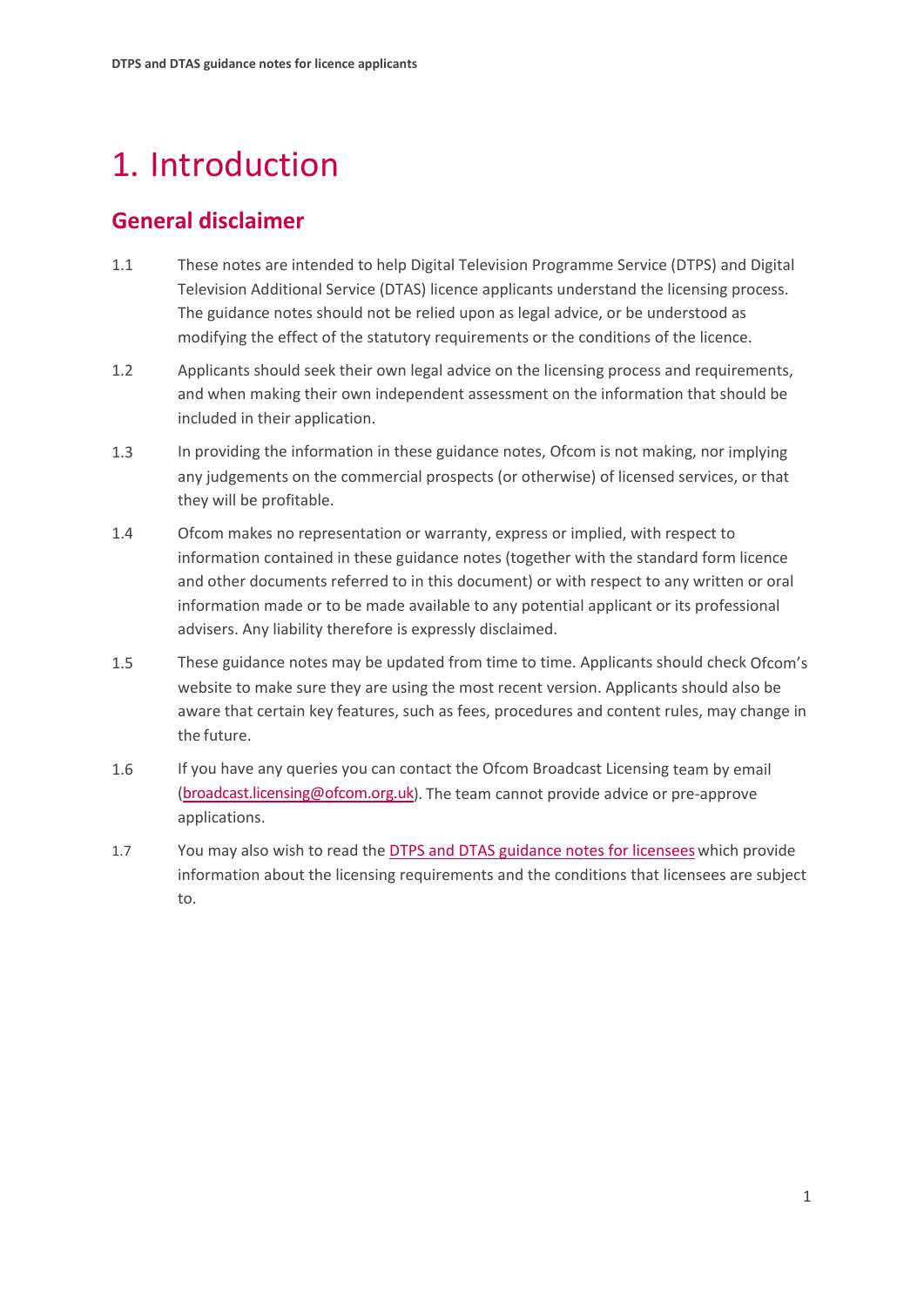# <span id="page-3-0"></span>2. What is a Digital Television Programme Service (DTPS)/Digital Television Additional Service (DTAS)?

- 2.1 Digital Television Programme Services (DTPS) and Digital Television Additional Services (DTAS) are services broadcast for reception by members of the public on a digital terrestrial television (DTT) multiplex.
- 2.2 Part I of the [Broadcasting Act 1996 \(as amended\)](https://www.legislation.gov.uk/ukpga/1996/55/contents) describes digital terrestrial television multiplexes, a DTPS, a DTAS and the licensing regime which applies to them. Further information about multiplexes is set out in paragraphs 2.10 to 2.13 below. Whether your service requires a DTPS or a DTAS licence depends on the service you will be providing.
- 2.3 A DTPS is a service consisting of the provision of television programmes i.e. it consists wholly or mainly of images capable of being seen as moving pictures. The definition of a DTPS excludes qualifying services<sup>[1](#page-3-1)</sup> and teletext services, but includes text or data which is ancillary to the DTPS (such as subtitling or audio-description). Generally, a DTPS consists of "normal" television channels (consisting of moving pictures), including their interactive enhancements.
- 2.4 A DTAS is a service which usually consists of self-standing text or data services, including teletext services and EPGs. A DTAS is defined in the Broadcasting Act 1996 largely by what it is not  $2$ , i.e. it is not a qualifying service, a Digital Sound Programme Service (DSPS)<sup>3</sup>, an ancillary service<sup>[4](#page-3-4)</sup> or a technical service<sup>[5](#page-3-5)</sup>
- 2.5 DTPS/DTAS licences can have multiple services on one licence.
- 2.6 Television services made available using either satellite, a radio multiplex, or an electronic communications network (like cable) are licensed as Television Licensable Content Services (TLCS). Separat[e guidance notes for applicants for TLCS licences](https://www.ofcom.org.uk/__data/assets/pdf_file/0024/209409/tlcs-guidance-notes-for-applicants.pdf) are available on the Ofcom website.
- 2.7 More information on the different types of television licence, including application forms and guidance notes for applicants, is available [on our website.](https://www.ofcom.org.uk/manage-your-licence/tv-broadcast-licences/apply-for-a-tv-broadcast-licence)

<span id="page-3-1"></span><sup>1</sup> Defined in section 2 of the Broadcasting Act 1996 as: a television broadcasting service included in Channel 3; Channel 4; Channel 5; S4C; a television programme service provided by the Welsh Authority; and the digital public teletext service.  $2$  See the definition of a DTAS in section 24 of the Broadcasting Act 1996.

<span id="page-3-3"></span><span id="page-3-2"></span><sup>&</sup>lt;sup>3</sup> For more information on DSPS services, please visit [our website.](https://www.ofcom.org.uk/manage-your-licence/tv-broadcast-licences/apply-for-a-tv-broadcast-licence)

<span id="page-3-4"></span><sup>4</sup> An 'ancillary service' is defined in section 24(2) of the Broadcasting Act 1996 as a service which is provided by the holder of a DTPS licence (or by a relevant public broadcaster) and consists in the provision of: assistance for disabled people in relation to some or all of the programmes included in the digital programme service or qualifying service provided by it; a service (apart from advertising) that relates to the promotion or listing of programmes included in such a service or in a digitalsound programme service; or any other service (apart from advertising) that is ancillary to one or more programmes so included and relates directly to their contents.

<span id="page-3-5"></span><sup>&</sup>lt;sup>5</sup> A 'technical service' means a service which is provided for technical purposes connected with the encryption or decryption of one or more digital programme services, digital sound programme services or digital additional services and is specified in an order made by the Secretary of State.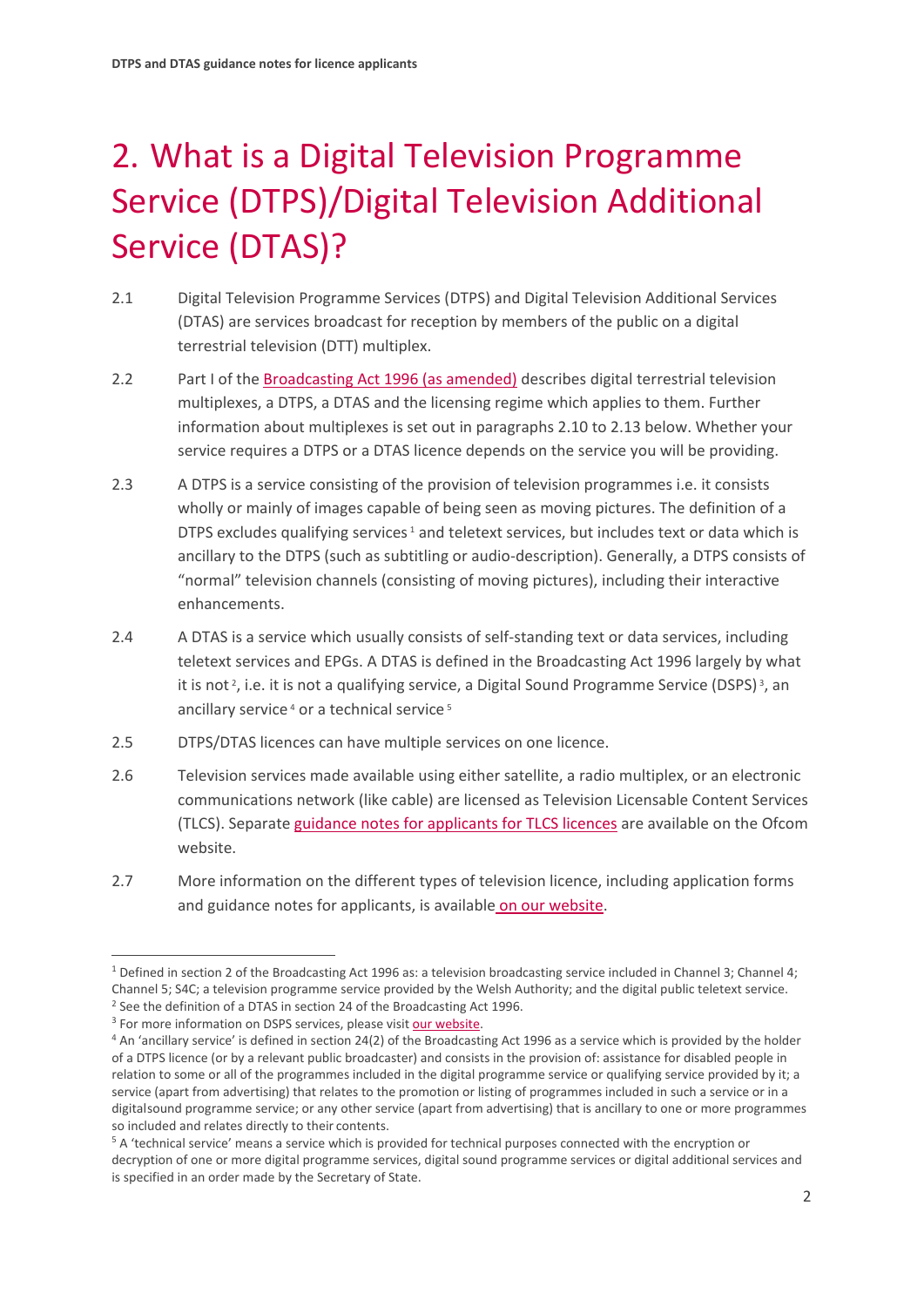- 2.8 Following the UK's exit from the European Union, the requirements for whether a service falls under UK jurisdiction has changed. Please see the Jurisdiction section below for further details.
- 2.9 Applicants are responsible for assessing whether their proposed service requires a DTPS or DTAS licence. You may wish to take your own professional advice in order to comply with this obligation. Ofcom cannot determine for you whether you need a licence or not and you should not rely on the guidance provided in these notes.

## **Digital Terrestrial Television Multiplexes**

2.10 A multiplex is a collection of television programme, radio and data services that are broadcast together in a digital signal that occupies no more spectrum than just one analogue television service. Multiplexes are generally licensed by Ofcom under the Broadcasting Act 1996 or under the Wireless Telegraphy Act, with the exceptionof

> 'Multiplex 1' which was granted by the Government. There are six national television multiplexes:

- a) Multiplex 1 is operated by the BBC under their Royal Charter and Agreement with the Secretary of State for Culture, Media and Sport. Multiplex 2 is operated by Digital 3 and 4 Limited (jointly owned by Channel 3 and Channel 4) and the capacity on this multiplex is split between Channel 3 and Channel 4. Multiplex A is operated by SDN Limited (controlled by ITV plc), and 50% of the capacity on this multiplex is reserved for Channel 5 and (in Wales) S4C.Multiplex B is operated by BBC Free to View Limited. Multiplexes C and D are operated by Arqiva.
- 2.11 In addition there are three further multiplexes which do not have national coverage:
	- a) The Local Multiplex is operated by Comux Limited, and provides DTT access for local services which are licensed following a competitive award process<sup>[6](#page-4-0)</sup>.
	- b) Multiplex E is operated by Arqiva. It is licensed under the Wireless Telegrahy Act 2006.
- 2.12 The Northern Ireland Multiplex is operated by Multiplex Broadcasting Services N.I. Limited. The multiplex licences contain conditions for the provision of television broadcast services which are carried on the multiplex. Some of the conditions place obligations on the multiplex provider with regard to the range and nature of the services it may carry, for example, Multiplex B reserves capacity for High Definition Public Service Broadcasters. Please note, however, that the multiplex provider's licences do not all contain identical conditions. For full information about the conditions that multiplex providers are subject to, you should refer to the multiplex licences and, where appropriate, the relevant legislation. [The multiplex licences issued by Ofcom, along with contact details for the](https://www.ofcom.org.uk/manage-your-licence/tv-broadcast-licences/current-licensees/multiplex)  [multiplex providers,](https://www.ofcom.org.uk/manage-your-licence/tv-broadcast-licences/current-licensees/multiplex) are available on the Ofcom website. Each application for a DTPS or DTAS licence must be accompanied by a letter from the relevant multiplex provider, confirming that it will carry the service.

<span id="page-4-0"></span><sup>6</sup> There i[s further information about the local TV licensing process](https://www.ofcom.org.uk/manage-your-licence/tv-broadcast-licences/apply-for-a-tv-broadcast-licence) on our website.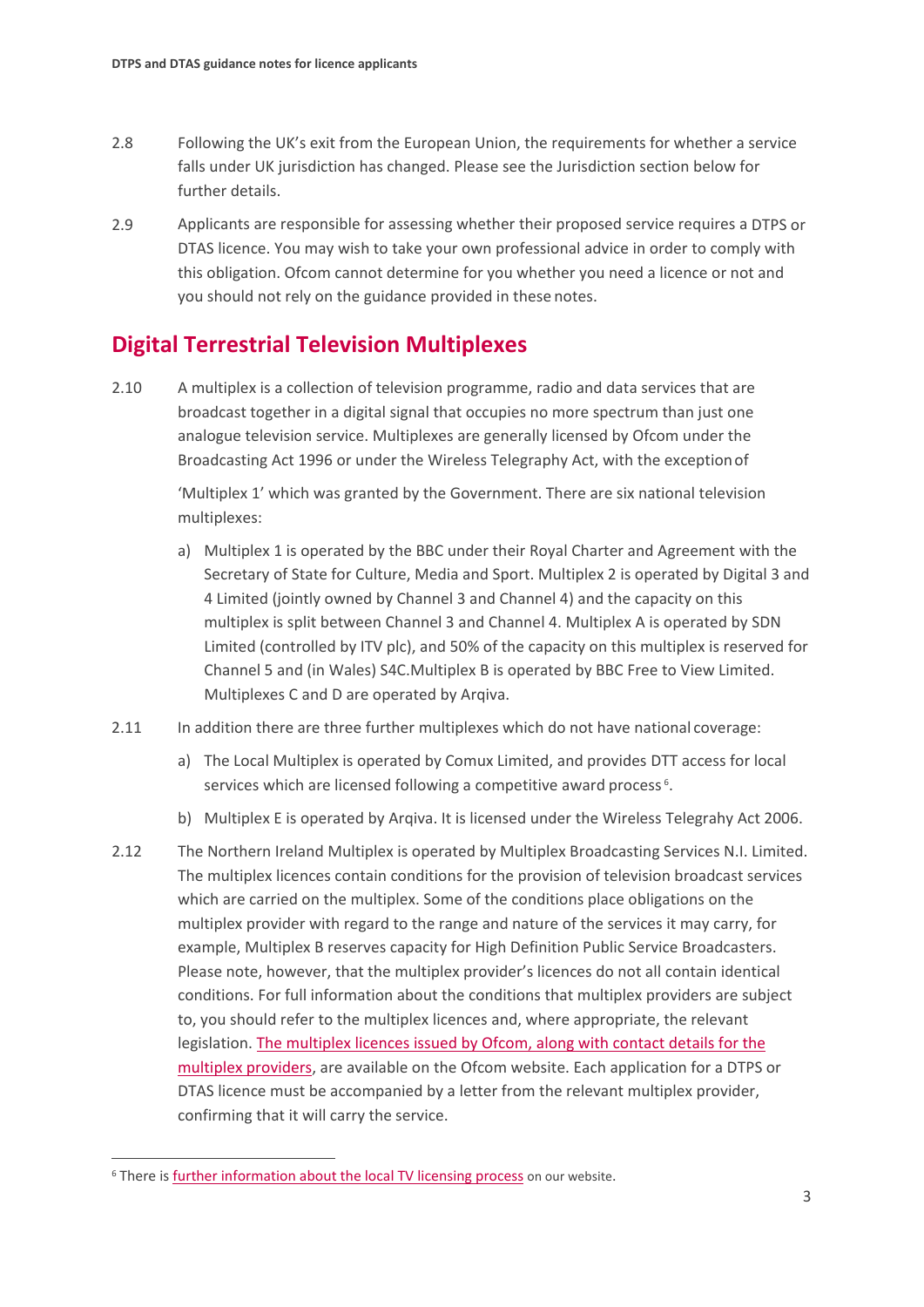2.13 More information on [the different types of television licence,](https://www.ofcom.org.uk/manage-your-licence/tv-broadcast-licences/apply-for-a-tv-broadcast-licence) including application forms and guidance notes for applicants, is available on our website.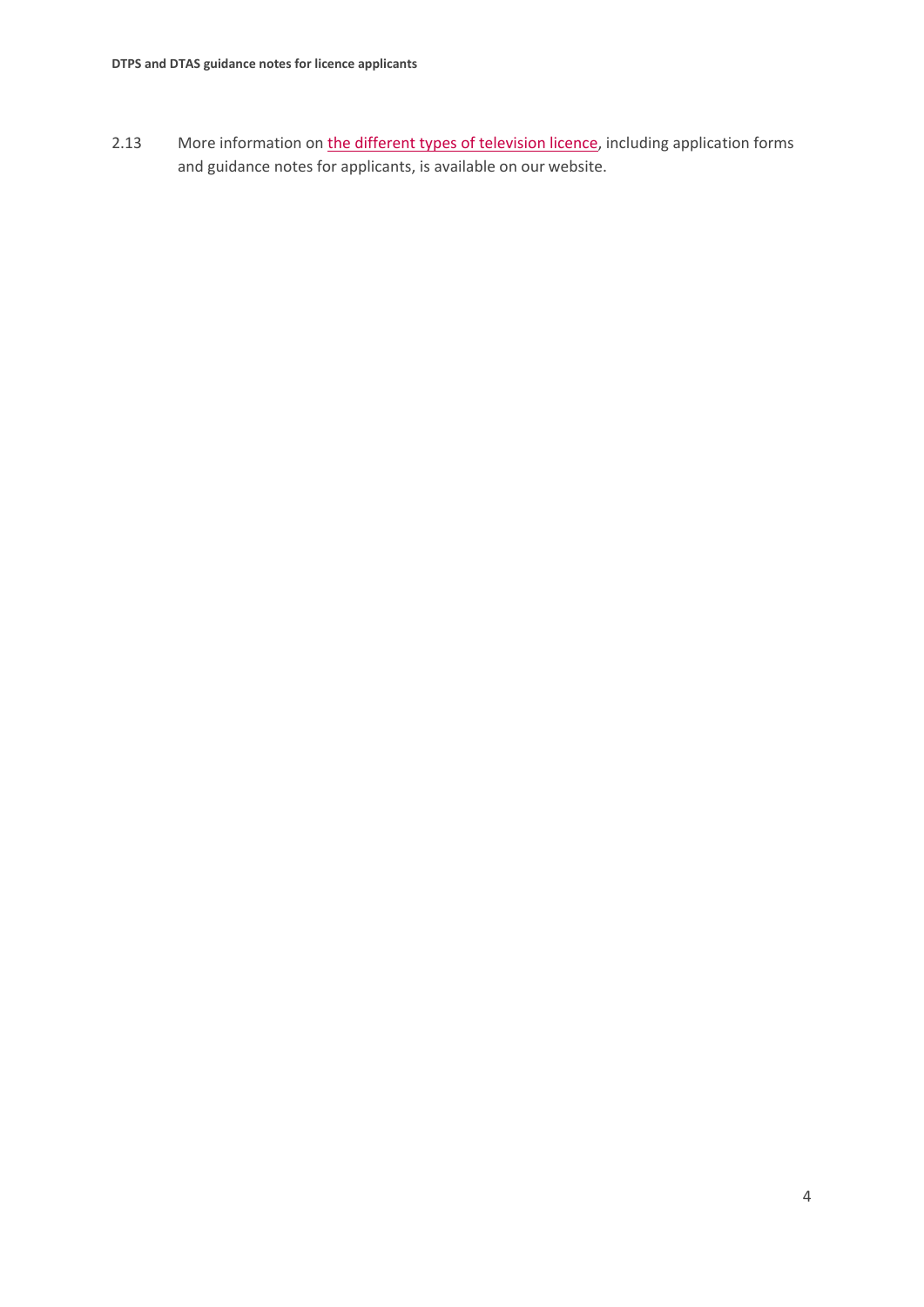# <span id="page-6-0"></span>3. Electronic Programme Guides

- 3.1 Section 310(8) of the Communications Act 2003 defines an Electronic Programme Guide (EPG) as a service which consists of:
	- a) the listing or promotion, or both the listing and the promotion, of some or all of the programmes included in any one or more programme services the providers of which are or include persons other than the provider of the guide; and
	- b) a facility for obtaining access, in whole or in part, to the programme service or services listed or promoted in the guide.
- 3.2 The Broadcasting (EU Exit) (Amendment) Regulations 2019 amend the Communications Act 2003 so that services consisting, or accessed by means, of a "regulated EPG" must hold an Ofcom broadcasting licence.
- 3.3 A provider of an EPG which is not a "regulated EPG" does not need a licence in the UK. However, the Secretary of State may designate EPGs, or their providers, and so turn them into "regulated EPGs".
- 3.4 If you intend to provide an EPG, please do contact Ofcom if you wish to establish the legal position before commencement of the service. Details of such applicants will be shared with the Department for Digital Culture, Media and Sport (DCMS), who may then decide to designate your service.
- 3.5 Applications for a licence to provide EPG services will take substantially longer to process than applications to provide television programme services.
- 3.6 The Broadcasting (EU Exit) (Amendment) Regulations 2019 provide for EPGs that are being provided under a TLCS or DTAS licence from Ofcom on the day of exit from the EU to be regulated EPGs. Precisely which EPGs will be caught is not possible to determine until the day of exit. However, our understanding is that some EPGs are currently provided via the internet under TLCS licences issued by Ofcom. Ofcom will publish a list of regulated EPGs on our [website.](https://www.ofcom.org.uk/manage-your-licence/tv-broadcast-licences/guidance-for-tv-broadcast-licensees)
- 3.7 If the licensed service is an electronic programme guide, it must comply with [Ofcom's Code](https://www.ofcom.org.uk/__data/assets/pdf_file/0031/19399/epgcode.pdf)  [of practice on Electronic Programme Guides,](https://www.ofcom.org.uk/__data/assets/pdf_file/0031/19399/epgcode.pdf) as well as the relevant content rules.
- 3.8 Applicants are responsible for assessing whether their proposed service requires a DTPS or DTAS licence. You may wish to take your own professional advice in order to comply with this obligation. Ofcom cannot determine for you whether you need a licence or not and you should not rely on the guidance provided in these notes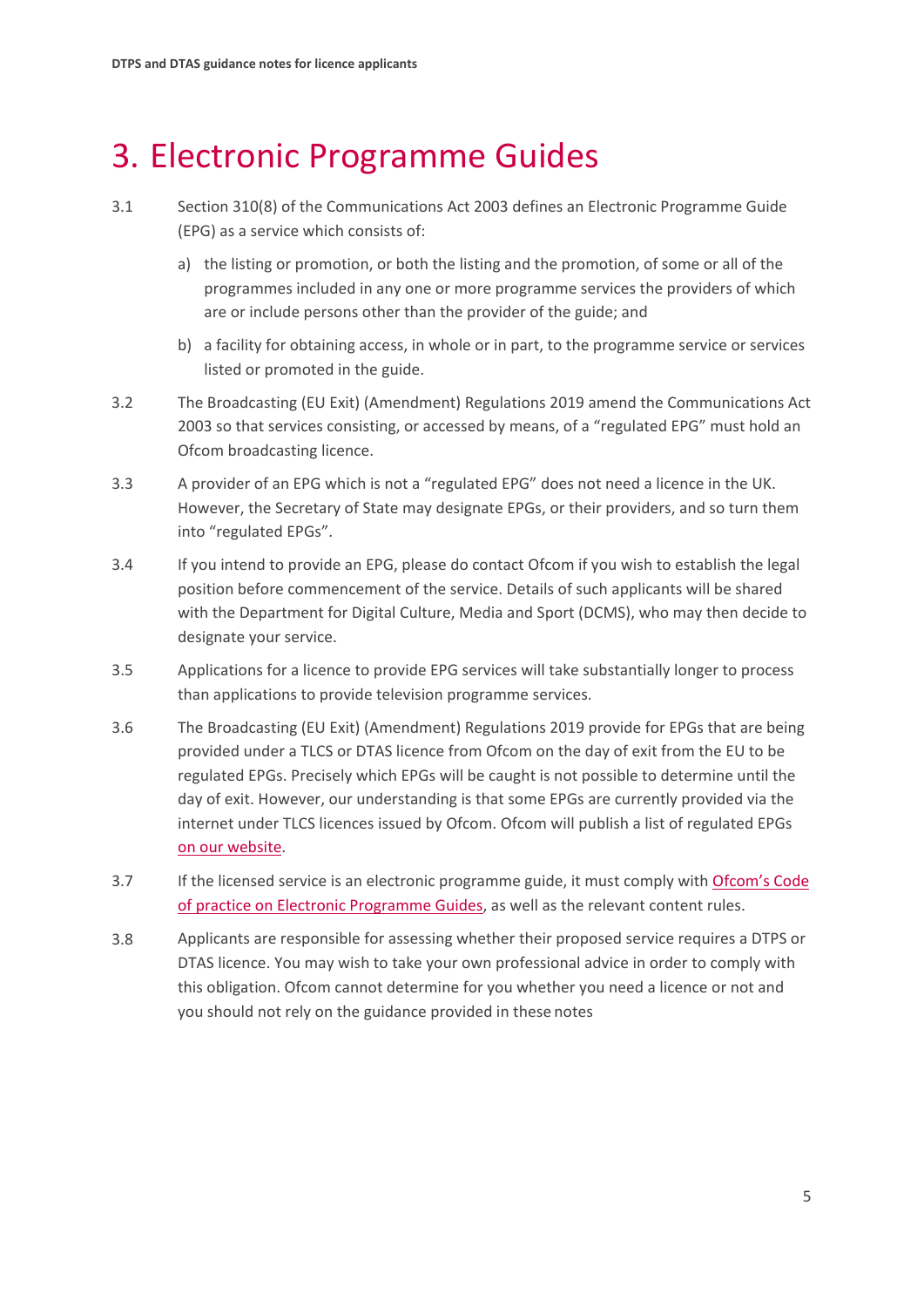# <span id="page-7-0"></span>4. Before you apply for a DTPS or DTAS licence

This section contains important information you should take account of before submitting your DTPS or DTAS application form.

## **Determining who should hold the licence**

4.1 Ofcom considers that a person will normally have general control if that person exercises effective control over the selection of programmes that comprise the service and their organisation into a programme schedule. It is that person who will normally be treated as being the provider of the relevant service and who will need to hold a broadcasting licence authorising its provision. [The full guidance document can be found on our website,](https://www.ofcom.org.uk/__data/assets/pdf_file/0019/8326/service-provider.pdf) which applicants should read before applying for a licence.

## **How to complete the form**

- 4.2 Please download the application form and fill it in on a computer. If completing by hand, please use block capitals and black ink.
- 4.3 Please answer all the questions as fully as possible, use extra sheets if required and provide the supporting documentation listed at section 10 of the form. Sufficient information must be supplied about the applicant and the proposed service to enable Ofcom to consider the application in accordance with the statutory criteria for the granting of DTPS/DTAS licences. Ofcom may need to request further details from you before a licence can be granted.
- 4.4 **Ofcom will reject applications made using an old version of the form.**
- 4.5 Ofcom will accept handwritten application forms but they must be filled in using block capitals and black ink.
- 4.6 **Ofcom will reject application forms that are illegible.**
- 4.7 You must answer all questions in the application form and respond "N/A" to any questions that do not apply to the applicant.
- 4.8 **Ofcom will reject applications which do not meet the following criteria:**
	- a) The declaration in section 11 of the form must be signed and dated.
	- b) The person who signs and makes the declaration on behalf of the applicant must be:
		- i) A director of the company or the company secretary where the applicant is company.
		- ii) A designated member where the applicant is a Limited Liability Partnership.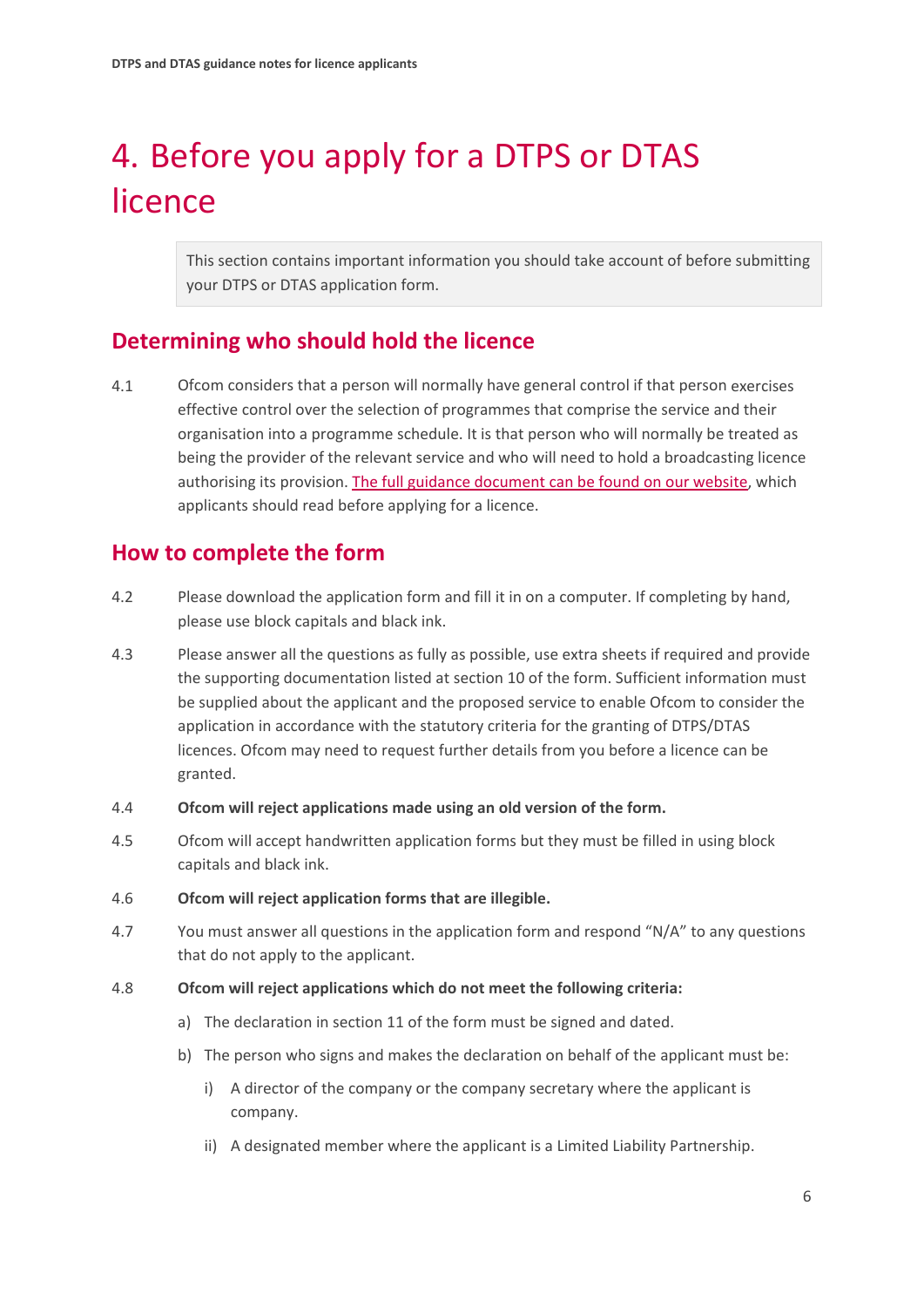- iii) A partner, where the applicant is a partnership.
- iv) A member of the organisation's governing body where the applicant is an unincorporated body or association.
- v) The individual who will be the licensee where the applicant is an individual.
- c) All supporting documents as requested in the checklist in Section 10 of the form must be supplied in legible form and translated into English where applicable.
- 4.9 If you are completing the form as an agent, i.e. you are acting on the applicant's behalf, please note that you cannot sign it on your client's behalf, and that the person signing the form needs to have personally checked the truth and completeness of the responses given. If your client wishes you to be Ofcom's main contact in relation to the application, please make this clear in an accompanying letter, and provide evidence of your authority to act on behalf of the applicant. The form should be filled in so as to include information about the applicant, not the agent. If Ofcom has further questions once the application has been submitted, we will direct these to the applicant, not to the agent, but we will accept responses from the agent.

### **Notification of agreement with multiplex provider**

- 4.10 In submitting your DTPS or DTAS licence application, you are formally notifying Ofcom of an agreement with the multiplex licensee that will carry your service. In addition, in support of your application, you must supply a letter from the multiplex licensee, confirming what you have stated in your application with respect to the notification.
- 4.11 If a licence is granted, you will need to request Ofcom to vary your licence if:
	- a) you make a new agreement with a multiplex provider (for example, for carriage of an additional service); or
	- b) there is a variation or a cessation to the agreement between yourself and the multiplex provider.
- 4.12 If you need to request Ofcom to vary your licence, you should complete a separate form: [the Application to vary an existing service or to add a new service to an existing Digital](https://www.ofcom.org.uk/manage-your-licence/tv-broadcast-licences/changes-to-tv-broadcast-licences)  [Television Programme Service \(DTPS\)/Digital Television Additional Service \(DTAS\) or](https://www.ofcom.org.uk/manage-your-licence/tv-broadcast-licences/changes-to-tv-broadcast-licences)  [variation to an existing DTPS/DTAS.](https://www.ofcom.org.uk/manage-your-licence/tv-broadcast-licences/changes-to-tv-broadcast-licences) You should submit this to Ofcom as soon as the agreement with the multiplex operator has been made, and in any event no later than 28 days after that agreement.

### **How to submit the form**

- 4.13 We prefer application forms and required supporting documents to be submitted by email to [broadcast.licensing@ofcom.org.uk](mailto:broadcast.licensing@ofcom.org.uk)**.** Handwritten applications and required supporting documents should be scanned and attached to the email.
- 4.14 You should receive an auto-response from [broadcast.licensing@ofcom.org.uk](mailto:broadcast.licensing@ofcom.org.uk) confirming that your application has been received by Ofcom. If you do not receive a response, it is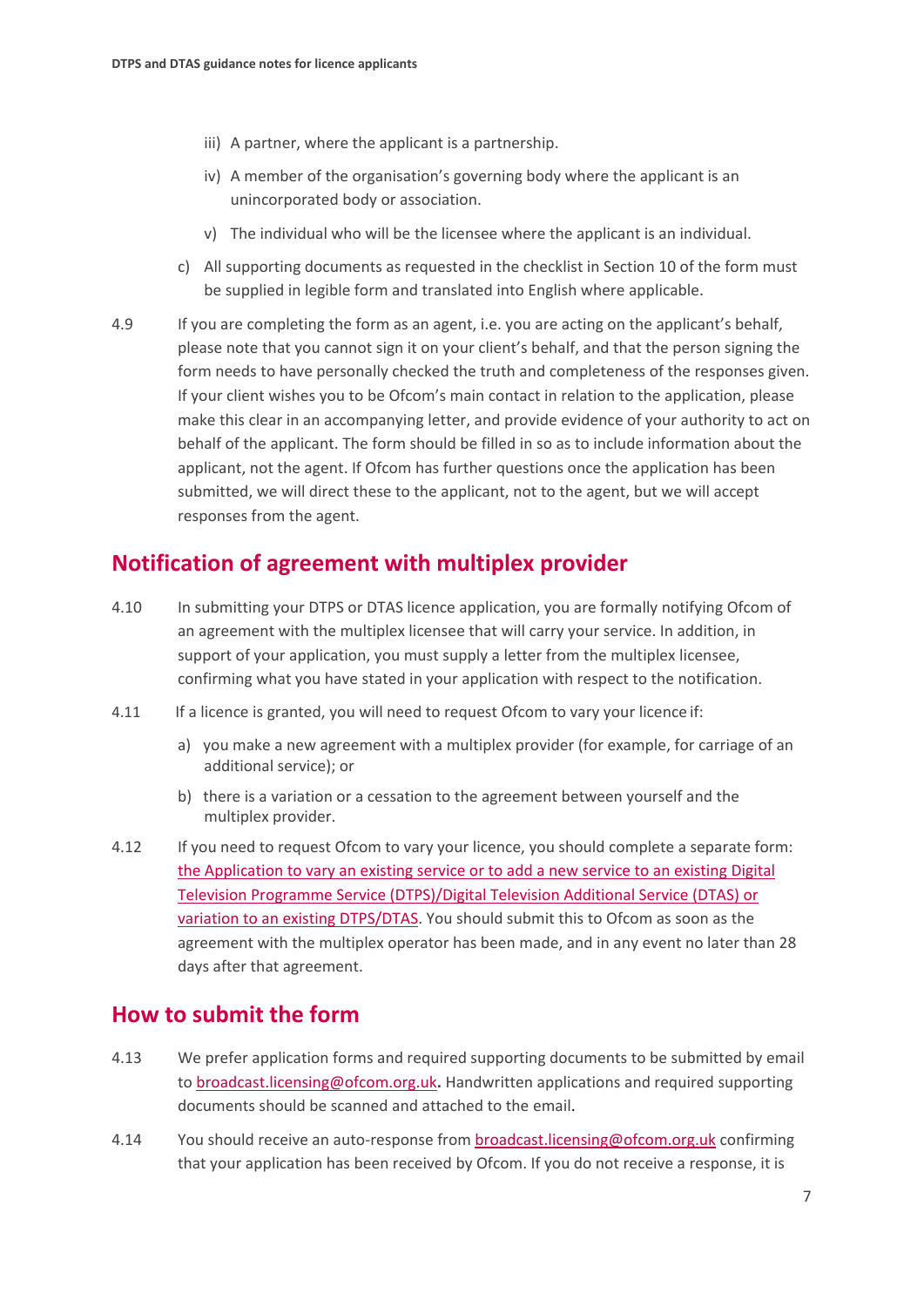likely your application has not been received and you should contact Ofcom's Contact Centre on 0300 123 3333 and ask for the Broadcast Licensing team who will be able to confirm if your application was received.

4.15 If the applicant cannot submit the application form and/or the supporting documentation by email, the applicant may submit the application and/or the supporting documentation by post to:

Ofcom Broadcast Licensing Riverside House 2a Southwark Bridge Road London SE1 9HA

4.16 Those applicants who submit their application by post will be sent an acknowledgement by post.

## **Application fee**

- 4.17 The application must be accompanied by the application fee. Ofcom will not assess an application until the application fee has been received in Ofcom's bank account.
- 4.18 Application fees are reviewed by Ofcom annually, and applicants should consult the Ofcom website for the most up-to-date fees. Our [tariff tables](https://www.ofcom.org.uk/about-ofcom/annual-reports-and-plans/tariff-tables) are published no later than 31 March each year. The current application fee is £2,500 per application. This payment is non-refundable.
- 4.19 The application fee of £2,500 is payable either by cheque made out to 'Ofcom' or by bank transfer.
- 4.20 Ofcom requests that applicants pay the application fee by bank transfer and that immediately after the applicant has instructed their bank to make the payment, confirmation of payment is emailed to [ofcom.remittances@ofcom.org.uk.](mailto:ofcom.remittances@ofcom.org.uk)
- 4.21 To ensure that Ofcom can identify the payment, it must include a payment reference which is the applicant's postcode followed by the applicant's name (or as much of the name as is possible to provide within the character limit set by the bank) as provided in response to question 3.2 of this application. In the case of a company, partnership or unincorporated body applying for the licence, the applicant's name will be the name of the company, LLP, partners or members of an unincorporated body who have applied for the licence (as provided in response to question 3.2), not the individual who has submitted the application on its behalf.
- 4.22 The bank details to be used to pay the application fee are:

Account Name: Office of Communications

Bank details: Lloyds Bank, 69-73 Borough High Street, London SE1 1NQ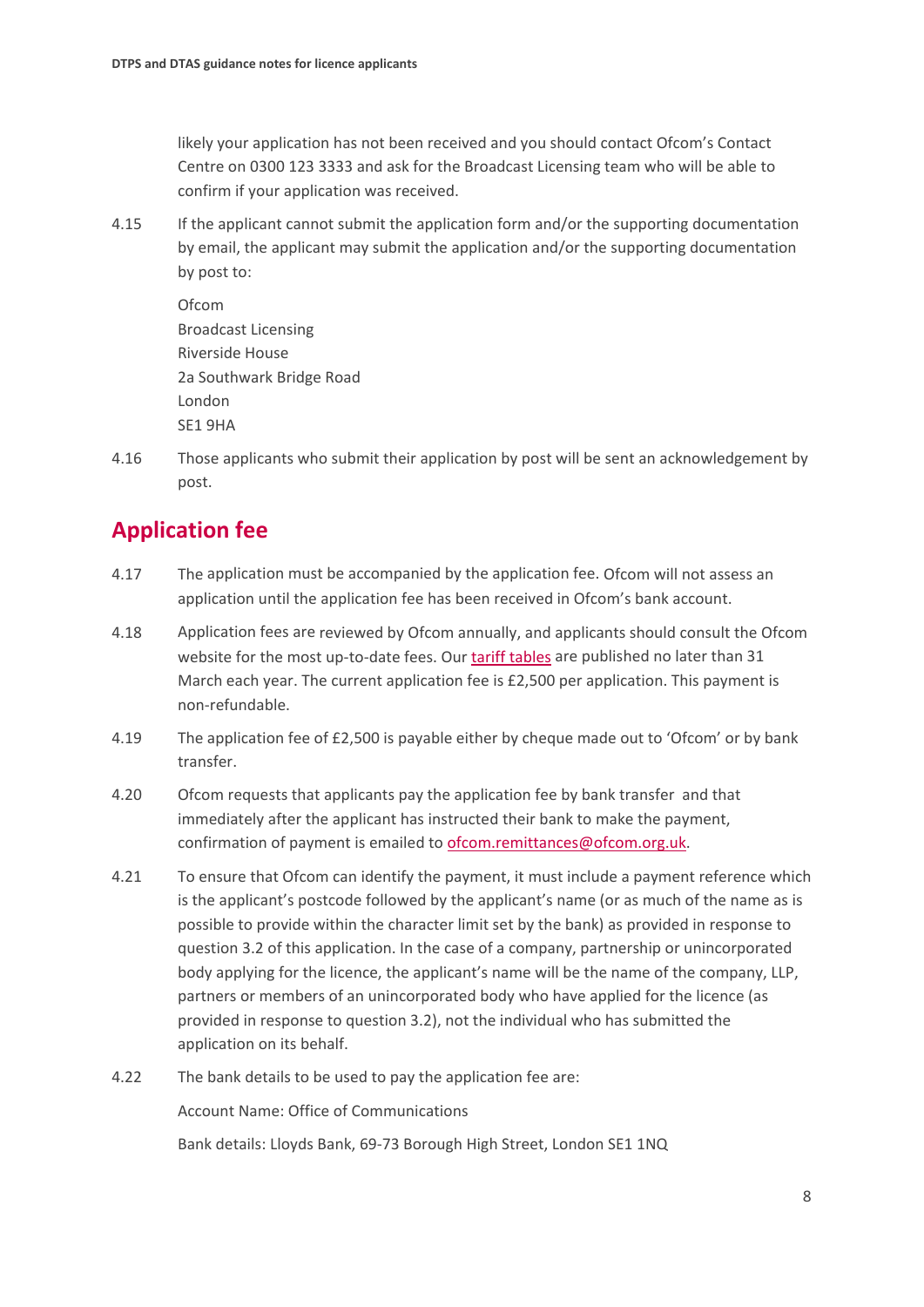Account number: 00782415

Sort code: 30-97-90

BIC: LOYDGB21351 IBAN: GB05 LOYD 3097 9000 7824 15 SWIFT: LOYD GB 2L

- 4.23 If the applicant is unable to make the payment by bank transfer, a cheque should be made out to 'Ofcom' and sent in the post. You must state the name of the applicant as provided in response to question 3.2 and proposed service name on the back of the cheque.
- 4.24 If an applicant is paying the application fee by cheque, the cheque must be received within five days of the application being received by Ofcom. If an applicant's cheque bounces, the application may be rejected.

## **Annual licence fee**

- 4.25 If a licence is granted, the licensee must pay an annual fee to Ofcom, as a condition of its licence. The fees are revised annually and published no later than 31 March of each year. The annual fees for editorial services are based on a percentage of 'Relevant Turnover', which in the Television sector relates to any turnover that is derived from advertising/sponsorship, subscriptions and interactive activities. The minimum fee is currently £1,000 for the charging year.
- 4.26 A self-promotional service which consists of a particular kind of advertising whereby the broadcaster promotes its own products, services or channels – is charged the minimum fee of £1,000 for the charging year.
- 4.27 For teleshopping services, there is a fixed annual fee. The current fixed fee for the charging year is £2,000.
- 4.28 For further information about fees, see [Ofcom's Statement of Charging Principles,](https://www.ofcom.org.uk/__data/assets/pdf_file/0019/51058/charging_principles.pdf) and [Ofcom's Tariff](https://www.ofcom.org.uk/about-ofcom/annual-reports-and-plans/tariff-tables) Table.
- 4.29 It is important that licensees pay their annual licence fees on time. If fees are not paid by the date stated in the invoice, Ofcom is likely to investigate whether a breach of the relevant licence condition has occurred and may consider whether to impose a financial penalty and/or revoke the licence.
- 4.30 If you wish to pay your annual fee by direct debit, please enclose a [direct debit form](https://www.ofcom.org.uk/__data/assets/pdf_file/0012/20136/dd.pdf) with the application.

## **Timescales for assessing applications**

4.31 Applicants will receive an auto-response from broadcast.licensing@ofcom.org.uk, which should be taken as acknowledgment of receipt of the electronic application. In the event that the auto-response is not received, the applicant should call Ofcom's Contact Centre on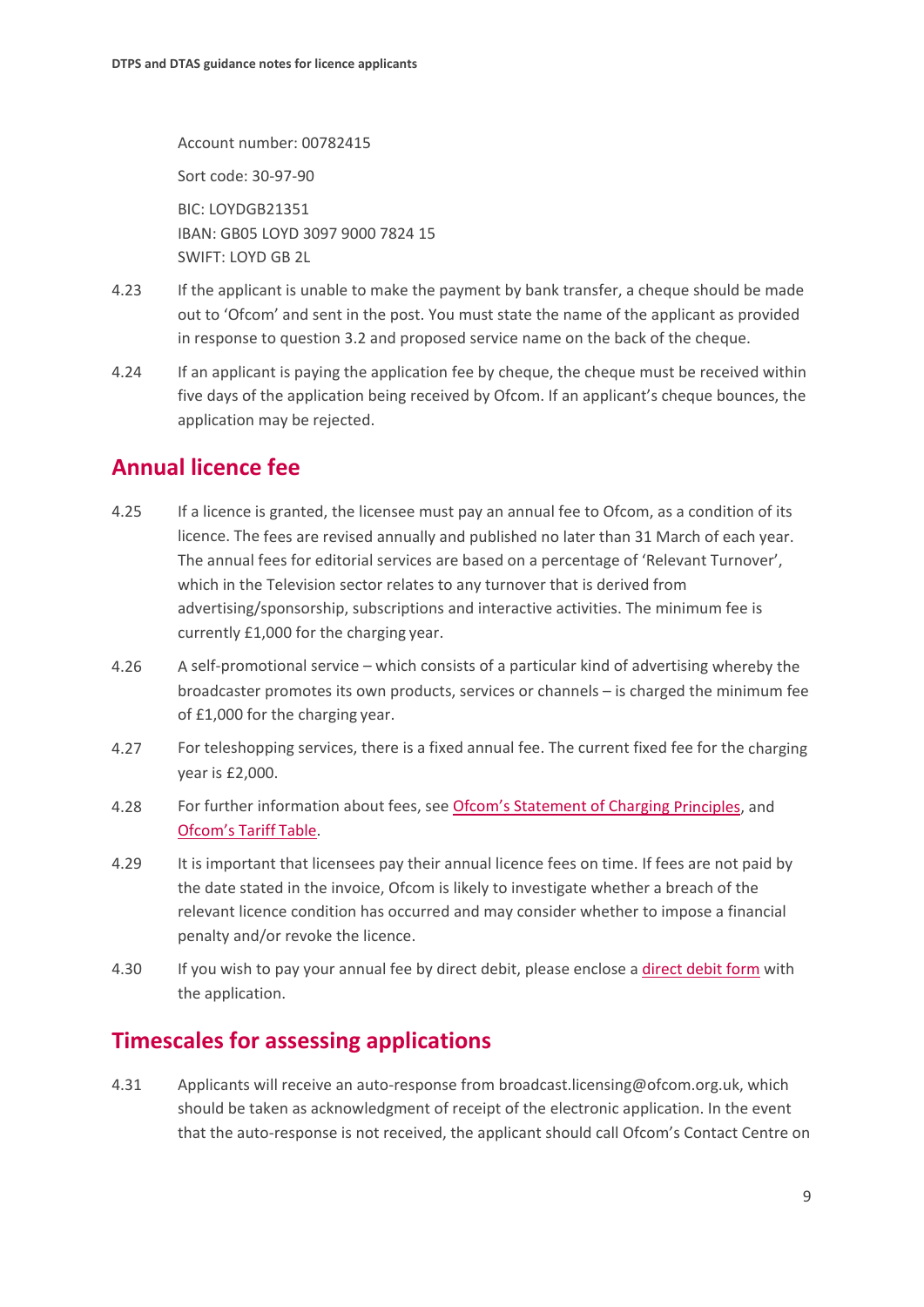0300 123 3333 and ask to speak to someone in the Broadcast Licensing team. Those applicants who submit their application by post will be sent an acknowledgement by post.

- 4.32 As a guideline, our aim is to issue a licence within 25 working days for services seeking to broadcast television programme services. However, this cannot be guaranteed. Applications are assessed on a first come, first served basis, and during peak periods it may take longer for us to assess applications. The timeframe also assumes that full and accurate information has been provided by the applicant in the application form and accompanying documentation. Applications will not be assessed until all the requested information has been submitted. Applications to provide EPG services will take substantially longer.
- 4.33 Applications for which potential issues arise relating to ownership restrictions and eligibility requirements may take longer to assess. Applicants with religious objects are also advised to allow longer for the assessment and consideration of their application by Ofcom in the light of the [Guidance for religious bodies applying for a Broadcasting Act licence.](https://www.ofcom.org.uk/__data/assets/pdf_file/0028/88219/Guidance-for-religious-bodies.pdf)
- 4.34 Applications for a licence to provide EPG services will take substantially longer to process than applications to provide television programme services, and may take four months or more to conclude.
- 4.35 Ofcom has a duty to ensure that it does not license bodies with objects which are of a wholly or mainly political nature. If questions arise on this issue, an application may take significantly longer than usual for Ofcom to consider.
- 4.36 Ofcom may refuse to issue a DTPS or DTAS licence if the applicant is not a "fit and proper person" [7;](#page-11-0) if the applicant is a "disqualified" person<sup>8</sup>; or if the proposed service would be likely to involve contraventions of the standards for programmes and advertising [9](#page-11-2).
- 4.37 In cases where Ofcom has instigated sanctions procedures against an existing Licensee which may lead to the revocation of any licence(s) it holds, it will not generally consider any applications for new licences by the same licensee or by a person/body connected to that licensee until such time as that aspect of the sanctions procedure is concluded. Similarly, Ofcom will not generally consider transfer applications either to or from a licensee while a sanctions procedure which may lead to licence revocation is ongoing.
- 4.38 Ofcom will normally only issue a DTPS or DTAS licence if the applicant has supplied a letter from the relevant multiplex provider confirming carriage of the service.
- 4.39 To be able fully to consider an application, we may need to request further information or clarification from the applicant. If we don't receive a response to a request for further information within one month, we will consider the application to have lapsed.

<span id="page-11-0"></span> $<sup>7</sup>$  Under section 3 of the Broadcasting Acts 1990 and 1996.</sup>

<span id="page-11-1"></span><sup>8</sup> Under Schedule 2, Part II of the Broadcasting Act 1990.

<span id="page-11-2"></span><sup>&</sup>lt;sup>9</sup> See paragraphs 5.47 and 5.48.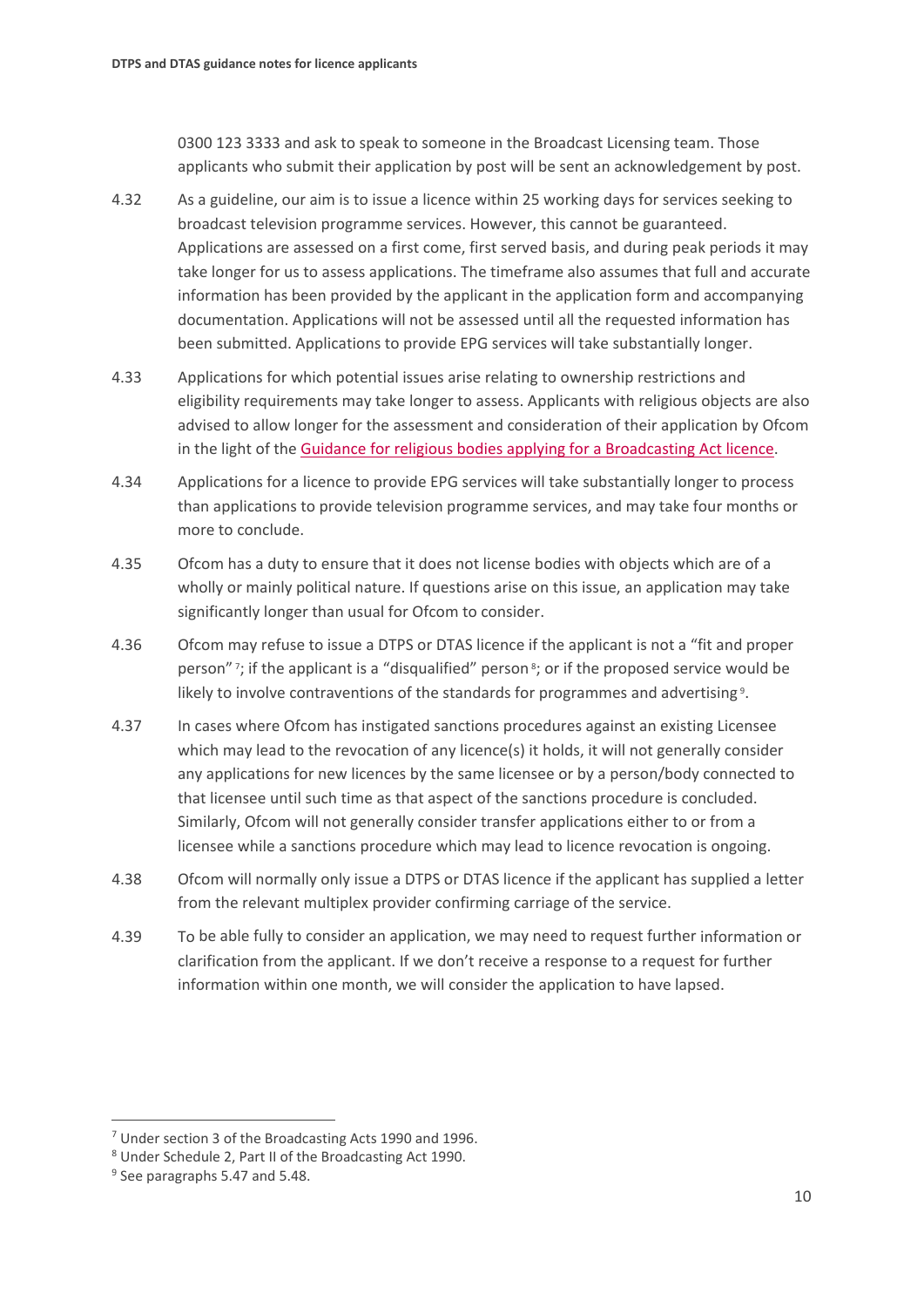# **Publication of information about applications and licensed services**

- 4.40 When a licence is granted, the name of the service, contact details for the licensee and a brief description of the licensed service are published on the Ofcom website. These are the details supplied in the application form. If you have any questions about the information that we publish, or there are any changes to this information, you should contact the Television Broadcast Licensing team by email [\(broadcast.licensing@ofcom.org.uk\)](mailto:broadcast.licensing@ofcom.org.uk).
- 4.41 Additionally, Ofcom considers issued DTPS and DTAS licences to be public documents and will make copies of licences available to third parties on request.
- 4.42 Ofcom also publishes a [monthly update](https://www.ofcom.org.uk/manage-your-licence/tv-broadcast-licences/updates) which lists new services licensed, licences revoked, licence transfers, and changes to the name or nature of the licensed service during the past month. The licensing updates are available on our website.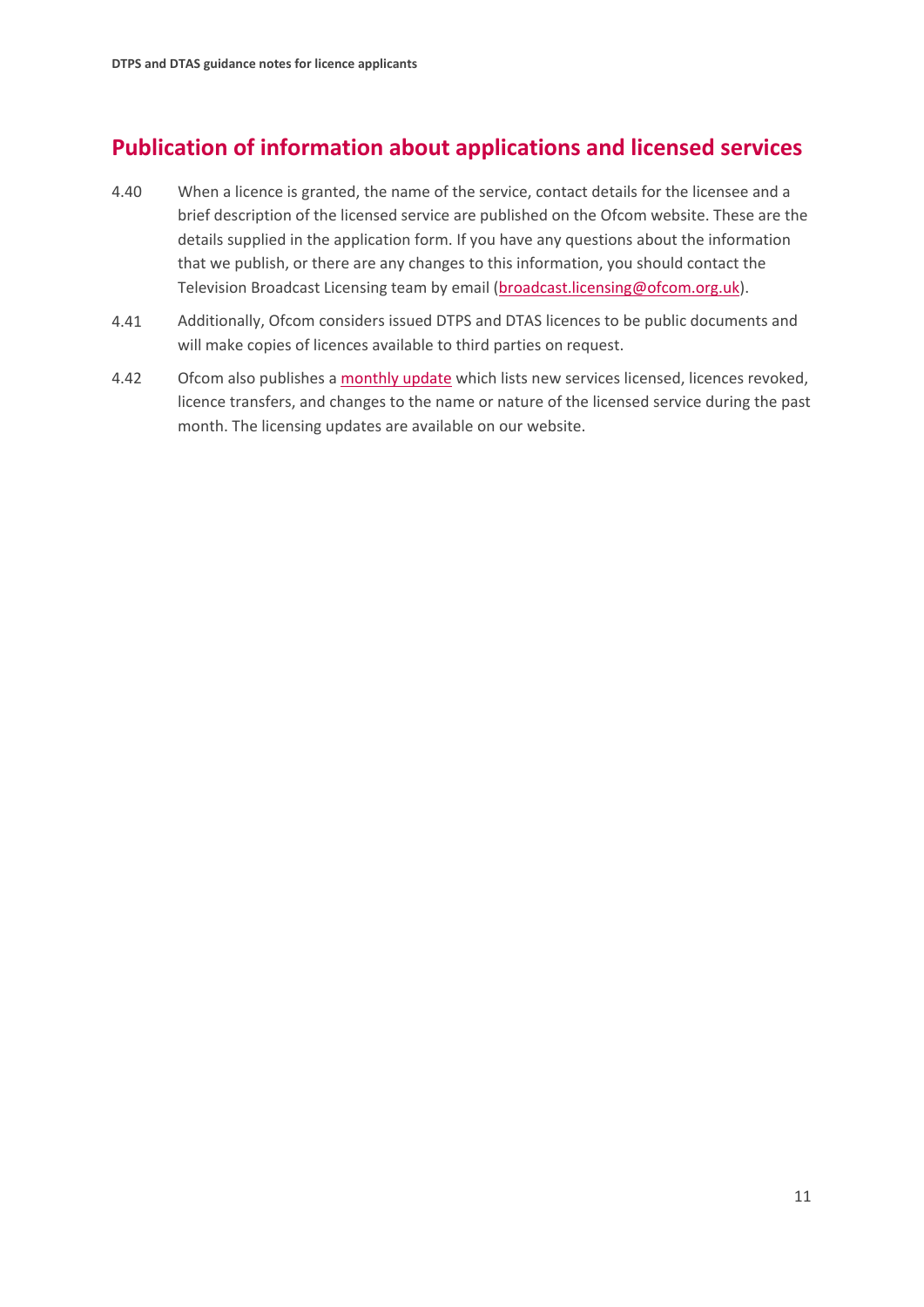# <span id="page-13-0"></span>5. Completing your application form

This section of the guidance notes provides information on the corresponding sections of the DTPS/DTAS application form, to help you fill in your application form correctly.

## **Data protection**

5.1 We require the information requested in the application form in order to carry out our licensing duties under the Broadcasting Act 1990, Broadcasting Act 1996, and the Communications Act 2003. Please see [Ofcom's General Privacy Statement](http://www.ofcom.org.uk/about-ofcom/foi-dp/general-privacy-statement) for further information about how Ofcom handles your personal information and your corresponding rights.

## **Section 2 of the application form: Jurisdiction of the applicant**

- 5.2 In this section of the application form, we ask for details of where the company carries out its various activities and the method of delivery of the proposed service in order to determine whether the service falls under UK jurisdiction.
- 5.3 Should a licence be granted, you should be aware that it is a Condition of the DTPS/DTAS licence requires that the licence holder notify Ofcom as soon as reasonably practicable of any changes which might affect the criteria under which the licensed service falls under the jurisdiction of the UK. Additionally, that Condition 2(2) of the DTPS/DTAS licence requires the licence holder to publish or provide recipients of the service with confirmation that the service falls under the UK's jurisdiction.
- 5.4 Following the UK's exit from the European Union on 29 March 2019, the Broadcasting (EU Exit) (Amendment) Regulations 2019 amends the Communications Act 2003 regarding whether a service falls under UK jurisdiction.
- 5.5 The following jurisdiction requirements now apply:
	- a) **Country of destination licensing:** any TV channel that appears on a "regulated" UK Electronic Programme Guide (EPG)' (see explanation in section 3 of this guidance) needs to be licensed and regulated in the UK. The exceptions to this are TV channels from countries party to the European Convention on Transfrontier Television (ECTT) (see explanation below), as well as the following Irish channels: TG4, RTÉ1 and RTÉ2.
	- b) **European Convention on Transfrontier Television (ECTT and country of origin):** The ECTT is a Council of Europe treaty. Where TV channels based in the UK are broadcasting to another ECTT country (see list of countries below), they would be regulated under the provisions of the ECTT. This may be the case even if the service does not appear on a UK "regulated EPG".
- 5.6 **The following countries are party to the ECTT:** Albania, Austria, Bosnia and Herzegovina, Bulgaria, Croatia, Cyprus, Czech Republic, Estonia, Finland, France, Germany, Hungary,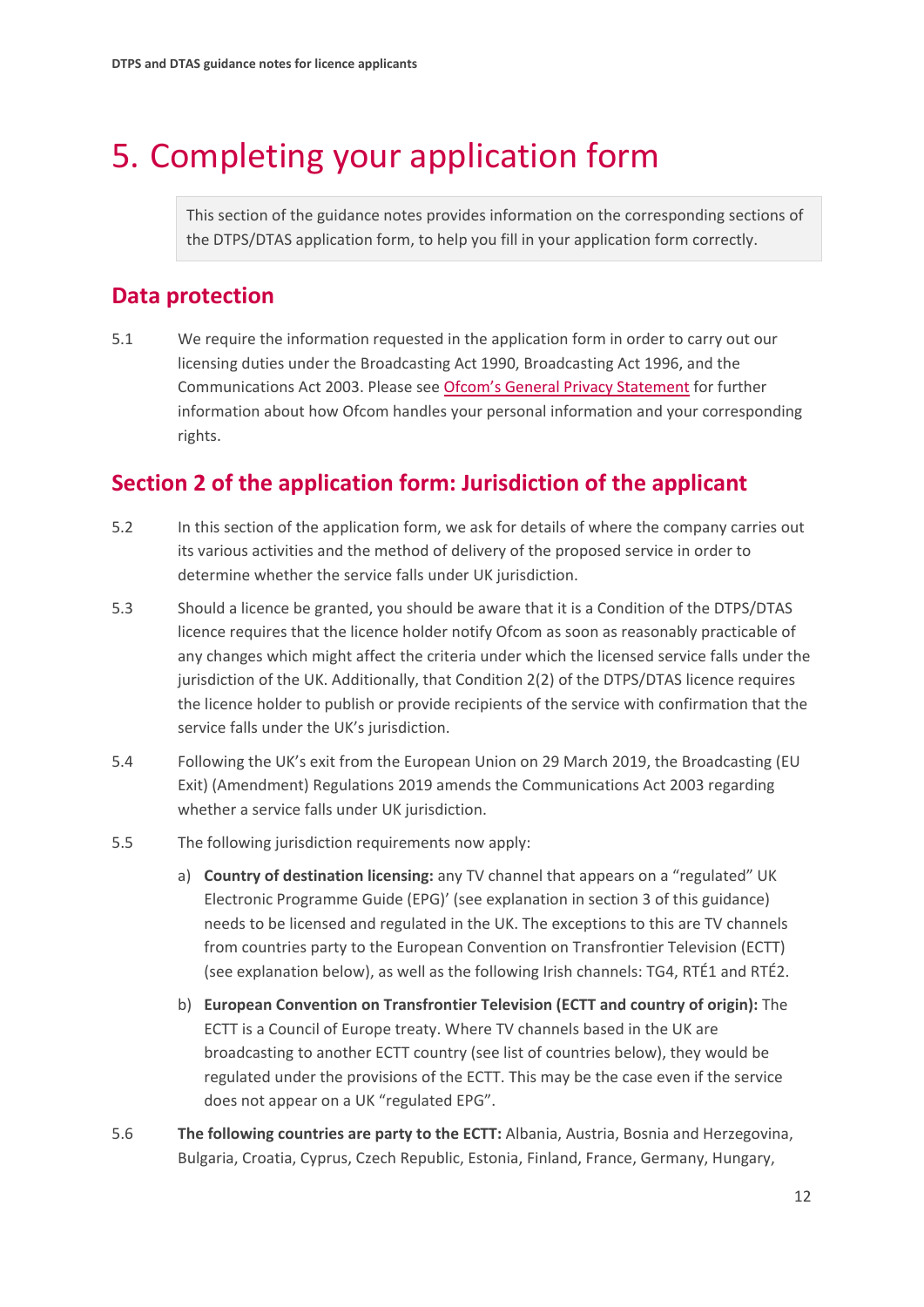Italy, Latvia, Liechtenstein, Lithuania, Malta, Montenegro, Norway, Poland, Portugal, Republic of Moldova, Romania, San Marino, Serbia, Slovakia, Slovenia, Spain, Switzerland, North Macedonia, Turkey, Ukraine, United Kingdom.

- 5.7 **The following EU Member States are not party to the ECTT:** Belgium, Denmark, Greece, Ireland, Luxembourg, The Netherlands and Sweden.
- 5.8 Article 4 of the ECTT provides for freedom of retransmission and reception of television programme services in one or more ECTT Parties licensed or otherwise authorised by the relevant authority of an ECTT Party.
- 5.9 The ECTT only applies where a service under the jurisdiction of an ECTT Party is transmitted or retransmitted to another. A service will be considered to broadcast to a relevant ECTT country where it can be received in all parts of the relevant ECTT country and it can be accessed through an EPG which is licensed or otherwise regulated in the relevant State; or accessed through an EPG, the provider of which has its head office in the relevant State where that State does not regulate EPGs.

#### **Primary establishment criteria**

- 5.10 Under the ECTT, the first question is whether you are established in a member state of the European Union under the Audiovisual Media Services Directive. If it is, then the ECTT deems you to be established there for ECTT purposes. If you are established in an EU member state, and that country is not in the ECTT, we take the view that you fall outside the ECTT. You may still require a licence from Ofcom if you appear on a "regulated EPG" in the UK.
- 5.11 The criteria set out in Article 5 of the ECTT state that a broadcaster will fall to an ECTT Party's jurisdiction in the following circumstances:
	- a) If a broadcaster has its head office in that country and the editorial decisions about programme schedules are taken in that country.
	- b) If a broadcaster has its head office in one country but editorial decisions on programme schedules are taken in another country, it will be considered to be established in the country where a significant part of the workforce involved in the pursuit of programme-related activity operates.
	- c) If a significant part of the workforce involved in the pursuit of programme-related activity operates in each of those countries, the broadcaster will be considered to be established in the country where it has its head office.
	- d) If a significant part of the workforce involved in the pursuit of programme-related activity operates in neither the country where the editorial decisions about programme schedules are taken, nor the country where the applicant has its head office, the broadcaster will be considered to be established in the country where it first began broadcasting lawfully, provided that it maintains a stable and effective link with the economy of that country.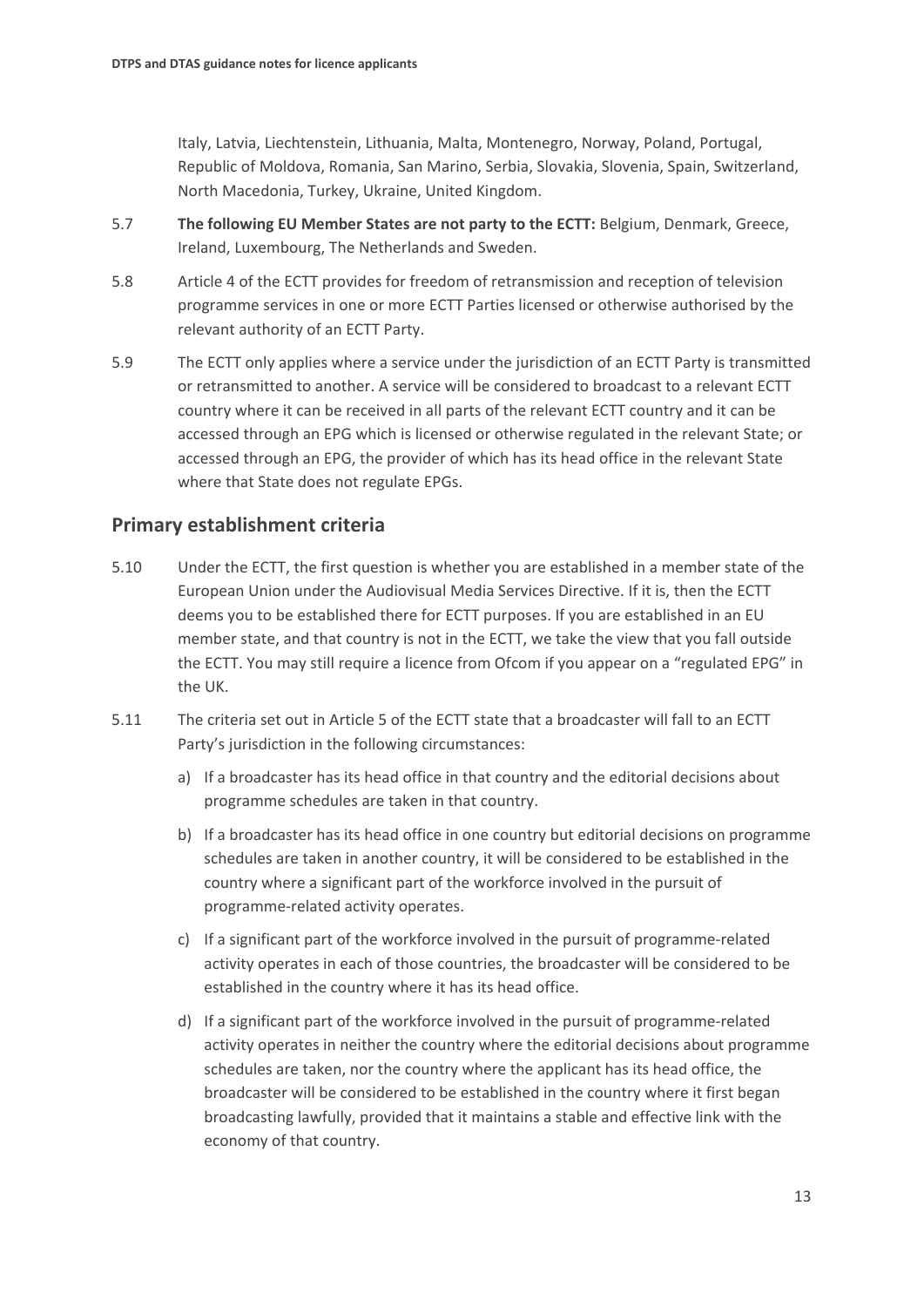e) If a broadcaster has its head office in a country but decisions on programme schedules are taken in a third country, or vice-versa, it will be considered to be established in the country concerned, provided that a significant part of the workforce involved in the pursuit of programme-related activity operates in that country.

#### **Subsidiary technical criteria**

- 5.12 Broadcasters that are not established in an ECTT Party (where the primary establishment criteria listed at 4.3 (a)-(e) do not apply), and to which the ECTT applies, may still fall to the jurisdiction of an ECTT Party in the following circumstances:
	- a) If a broadcaster uses a frequency granted by that country.
	- b) If a broadcaster uses satellite capacity relating to that country.
	- c) If a broadcaster does not use satellite capacity relating to that country but does use a satellite uplink situated in that country. This subsidiary criterion will apply if jurisdiction of any country cannot be established under the "satellite capacity" criterion referred to above.
- 5.13 Broadcasts intended exclusively for reception in countries that are not a Party to the ECTT and which are not received directly or indirectly by the public in one or more ECTT Party are not normally licensable by Ofcom.

#### **Licensing jurisdiction scenarios**

- 5.14 By way of example, a number of scenarios are given below to highlight how the criteria listed above work in practice.
	- a) **A broadcaster established in the UK broadcasting into the UK:** Broadcasters established in the UK and: i) broadcasting a service which meets the definition of a DTPS/DTAS (see section 2 of this guidance above); and ii) broadcasting on a UK "regulated EPG"; requires an Ofcom licence.
	- b) **A broadcaster established in the UK broadcasting to both the UK and Europe:** Broadcasters established in the UK and: i) broadcasting a service which meets the definition of a DTPS/DTAS (see section 2 of this guidance above); and ii) broadcasting on one of the "regulated EPGs" in the UK; requires an Ofcom licence. The existing Ofcom licence should enable broadcasting into other ECTT Parties.

Where a service is also available in non-ECTT Party countries within the European Union you should contact the media regulator of the EU Member State(s) in which you intend to broadcast to check whether a licence or authorisation to broadcast is required under the Audiovisual Media Service Directive.

c) **A broadcaster established in the UK broadcasting outside of the UK only:** If a broadcaster falls to Ofcom's jurisdiction under the ECTT criteria set out above and broadcasts to a country that is party to the ECTT, the broadcaster would require a licence from Ofcom.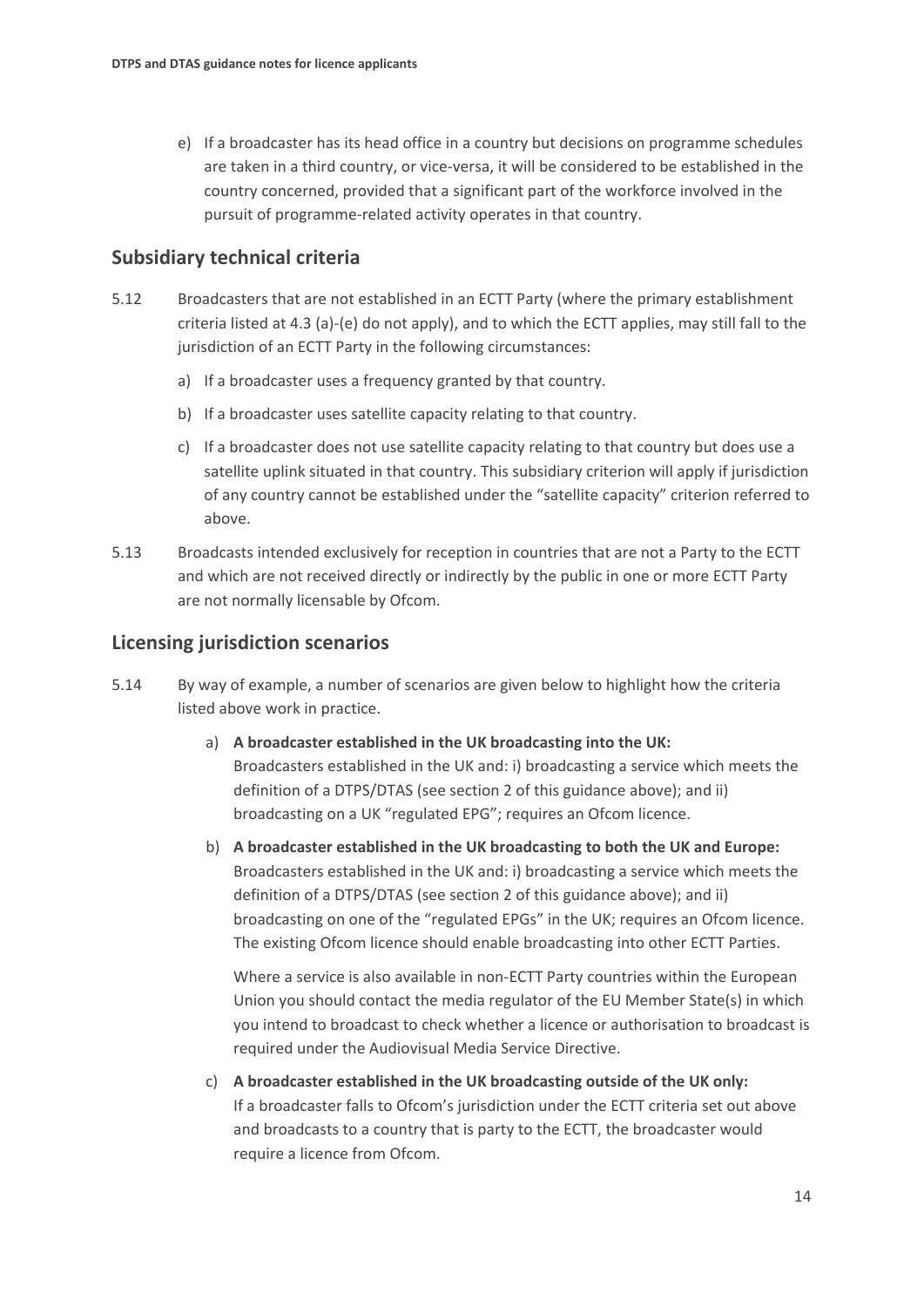If a broadcaster falls to Ofcom's jurisdiction under the ECTT criteria, but the service is broadcasting to a country that is not party to the ECTT, then you would not require a licence from Ofcom. You should contact the relevant media regulator in the State(s) you wish to broadcast to.

Where a service is available in non-ECTT Party countries within the European Union you should contact the media regulator of the EU Member State(s) in which you intend to broadcast to check whether a licence or authorisation to broadcast is required under the Audiovisual Media Service Directive**.**

#### d) **A broadcaster established in Europe broadcasting into the UK:**

If a broadcaster holds a licence or authorisation issued by a country that is party to the ECTT, the service can broadcast on one of the UK "regulated EPGs" in the UK.

If a licence or authorisation has been issued by a country that is not party to the ECTT, but the service makes use of satellite uplink or capacity pertaining to an ECTT Party, or other subsidiary technical criteria above apply, the broadcaster may fall to the jurisdiction of that Party for the purposes of the ECTT.

If you are established in an EU state that is not party to the ECTT, you need to hold an Ofcom licence to broadcast a TV service on one of the "regulated EPGs" in the UK.

### **Section 3 of the application form: Applicant's details**

- 5.15 In this section, we are asking you for basic details about the applicant (whether an individual or body corporate).
- 5.16 The requested details include company registration number (where applicable) and contact information.
- 5.17 We are asking for this information so that Ofcom knows precisely who to contact at the applicant company during the application process and if a licence is granted.
- 5.18 If any of the individuals named in your responses are known by more than one name/version of their name, all names must be provided.
- 5.19 If you are granted a licence, it will be a condition of your licence that the licence holder must notify Ofcom as soon as possible of certain changes to the information provided in this section.
- 5.20 The applicant is asked for contact details for the following contacts:
	- **Person authorised to make the application:** This is the person who is duly authorised by the applicant for the purposes of making the application. If the applicant is an individual their details will need to be provided. If the applicant is a company, details of the company secretary or a director must be provided**.**
	- **Licence contact**: The Licence Contact is the day-to-day contact for Ofcom on licensing matters. Examples of the type of communication between the Licence Contact and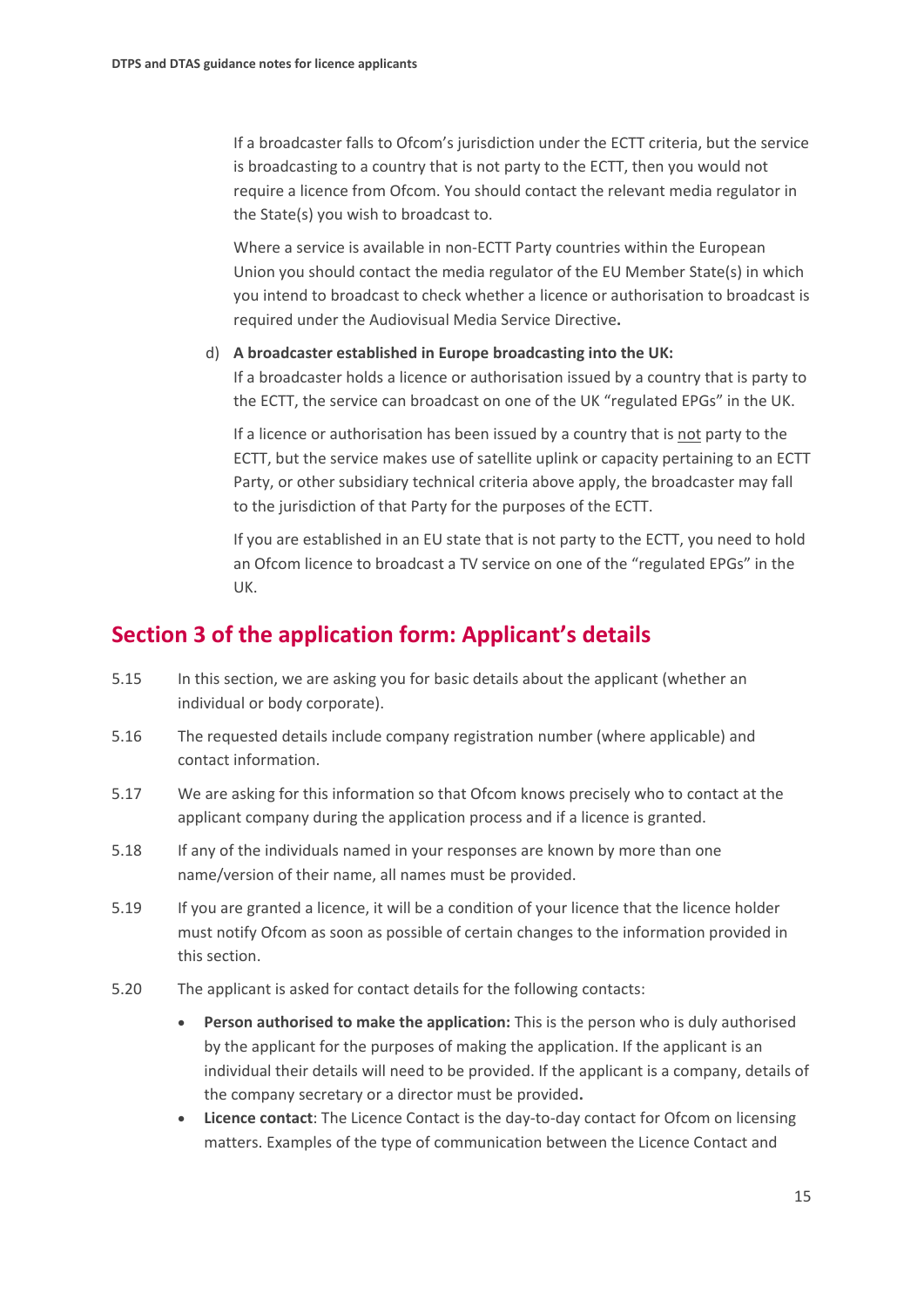Ofcom could be questions regarding ownership of the licensee company; changes to the licence; and responding to information requests.

- **Compliance officer**: This is the person for Ofcom to contact on matters relating to compliance with the Broadcasting Code and other content-related codes and rules. If we receive a complaint about the licensed service we will contact the compliance officer to request recordings of output. We will correspond with the compliance officer during any investigations into whether content was compliant with our codes and rules.
- **Billing/Finance contact**: Contact details for Ofcom regarding invoicing/payment of annual licence fees.
- **Data contact**: Contact details for Ofcom regarding submission of the annual transmission and revenue return. This is information that Ofcom requests from its licensees every year, including information about the service's turnover (used to calculate subsequent licence fees) and any European productions.
- **Public contact**: Contact details for publication on the Ofcom website and/or in other relevant Ofcom publications. When a licence is granted, the name of the service, contact details for the licensee and a brief description of the licensed service are published on the Ofcom website.

#### **Sources of funding**

5.21 Ofcom needs the applicant to provide details about its source of funding so that Ofcom can ensure that the applicant is not disqualified from holding a licence under Schedule 2 of the Broadcasting Act 1990, for example, where the funder is a political body or, in Ofcom's opinion, appears to be exerting influence over the applicant's activities in a way which may be adverse to the public interest. Such influence may include, for instance, the management of the station and/or the content of its programming, but might also extend to the applicant's other activities.

#### **Affiliates and control**

- 5.22 Ofcom needs the applicant to provide information about entities with which the applicant is affiliated and who controls the applicant, in order to ensure that the applicant is not disqualified from holding a licence under Schedule 2 of the Broadcasting Act 1990 and that it is fit and proper to hold a licence. We expect licence applicants to be able to provide full details of those controlling them, since it is in the interests of those controlling them that the applicant should be granted a licence.
- 5.23 Before completing this section of the form, you should read Ofcom's guidance on the definition of 'control' of media companies. Note in particular that:
	- Throughout this section, "control" has the meaning it is given in Part I of Schedule 2 of the Broadcasting Act 1990.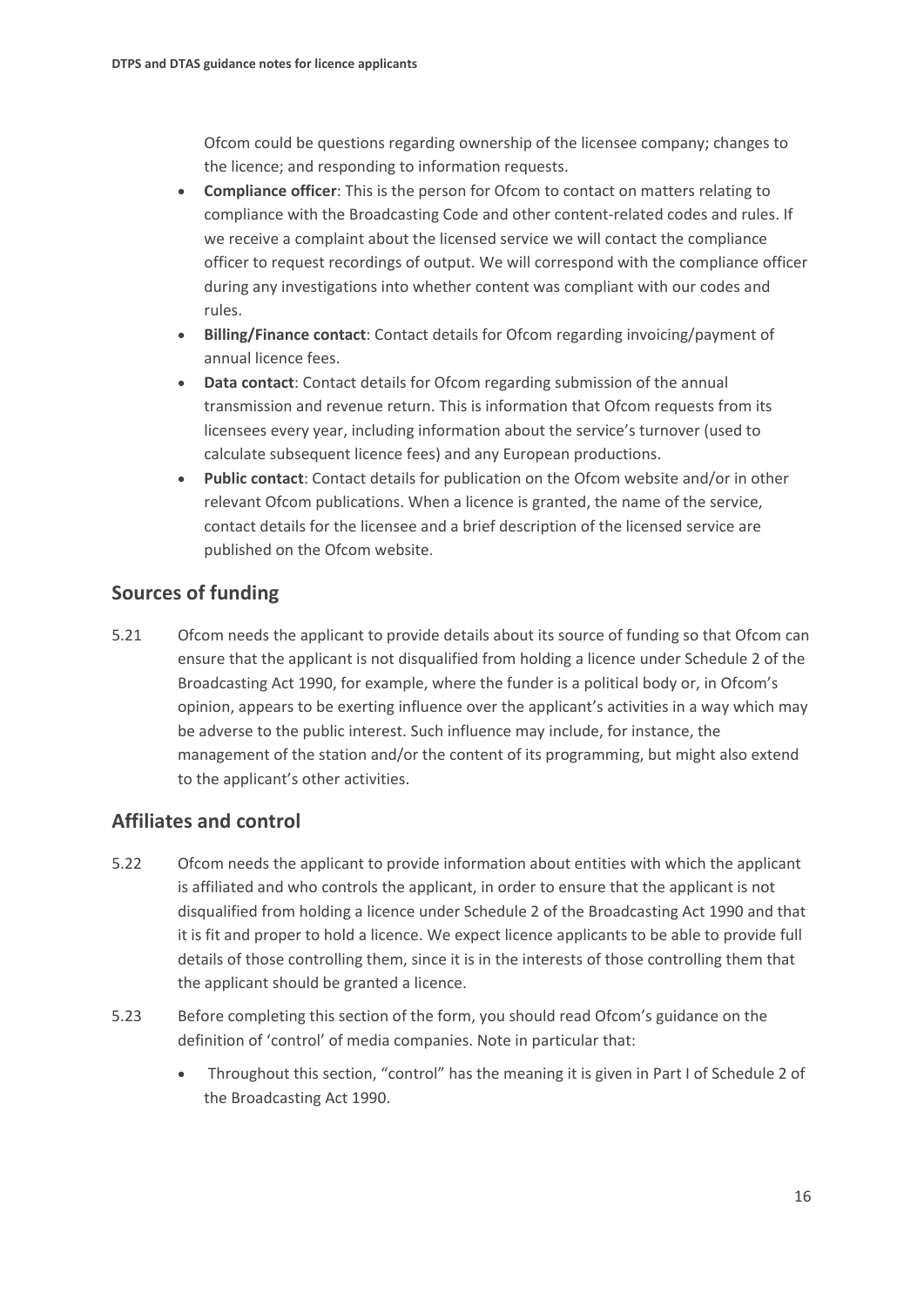• It includes situations where it would be reasonable to expect that any person would be able in most cases to secure that the affairs of a body corporate are conducted in accordance with their wishes. Therefore, for example, where a corporate body is held by its parent via a number of subsidiaries, all such subsidiaries have control.

# **Section 4 of the application form: Details of directors, designated members, participants and shareholders of the applicant (companies and LLPs)**

- 5.24 Section 4 of the application form applies to applicants which are bodies corporate (e.g. companies or LLPs). If you are applying as:
	- a) A partnership which is not an LLP, skip to Section 5 of the application form.
	- b) An unincorporated body, skip to Section 6 of the application form.
	- c) An individual, skip to Section 7 of the application form.
- 5.25 Ofcom needs the additional information in this section in order to enable us to consider those types of disqualification which apply specifically to bodies corporate. We also ask questions which are relevant to our assessment of the applicant's fitness and properness to hold a broadcast licence.
- 5.26 Before completing section 4 of the form, you should also read [Ofcom's guidance on the](https://www.ofcom.org.uk/__data/assets/pdf_file/0022/45292/media_statement.pdf)  [definition of 'control' of media companies.](https://www.ofcom.org.uk/__data/assets/pdf_file/0022/45292/media_statement.pdf) Note in particular that:
	- Throughout this section, "control" has the meaning it is given in Part I of Schedule 2 of the Broadcasting Act 1990.
	- It includes situations where it would be reasonable to expect that any person would be able in most cases to secure that the affairs of a body corporate are conducted in accordance with their wishes. Therefore, for example, where a corporate body is held by its parent via a number of subsidiaries, all such subsidiaries have control.
- 5.27 In Section 4, we are asking for details of the directors or designated members, its shareholders and participants.
- 5.28 If any of the individuals named in your responses are known by more than one name/version of their name, all names must be provided.
- 5.29 The response boxes and tables should be expanded or repeated where necessary or provided in a separate annex.

# **Section 5 of the application form: Details of partners of the applicant (partnerships)**

- 5.30 Section 5 of the application form applies to applicants which are partnerships (excluding LLPs). Please complete Section 4 of the form if the applicant is an LLP.
- 5.31 If you are applying as: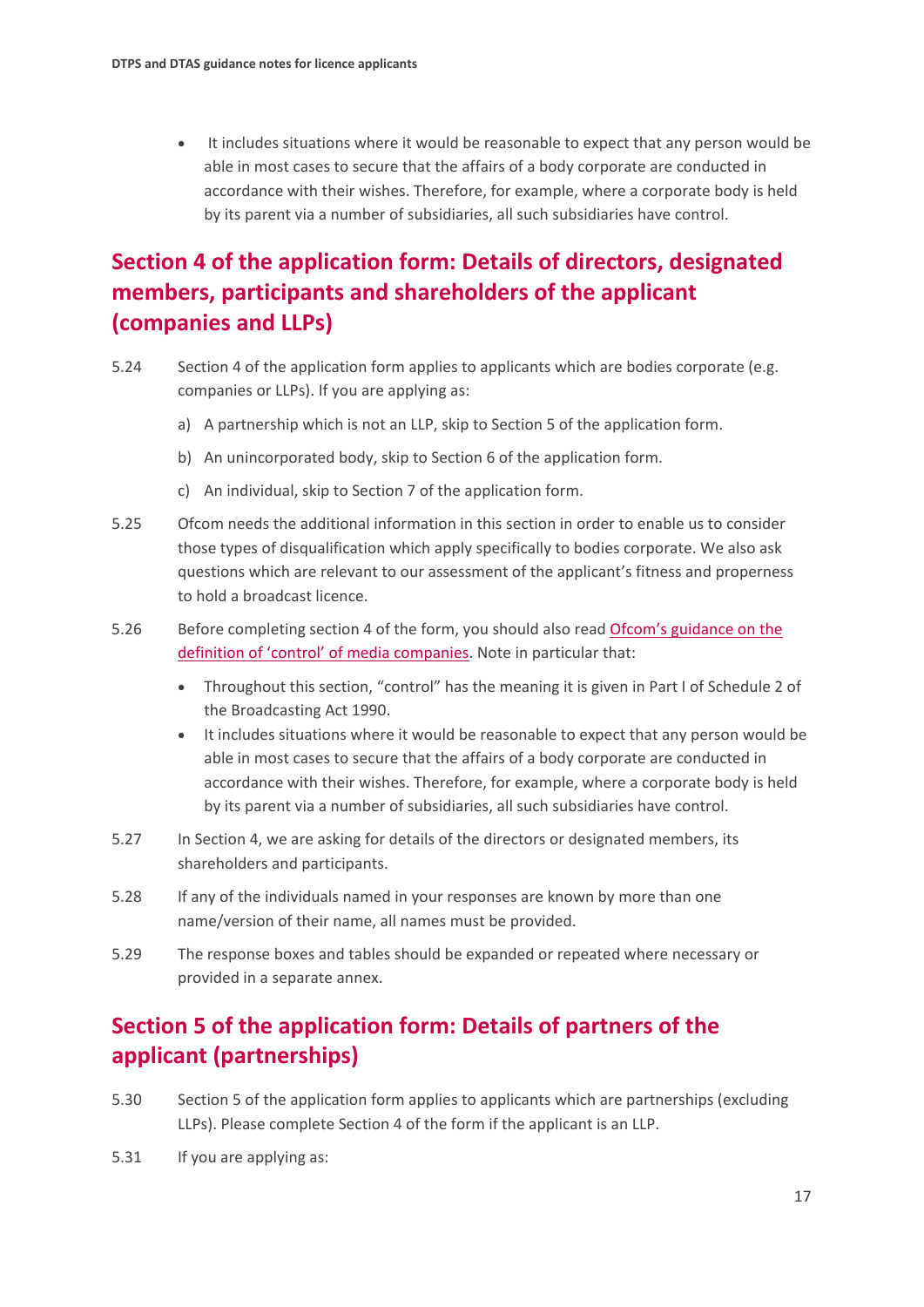- a) An unincorporated body, skip to Section 6 of the application form.
- b) An individual, skip to Section 7 of the application form.
- 5.32 In Section 5, we are asking for details of the partners.
- 5.33 If any partner is a company, the applicant will also need to complete questions 4.2 and 4.3 in Section 4.
- 5.34 If any of the individuals named in your responses are known by more than one name/version of their name, all names must be provided.
- 5.35 The response boxes and tables should be expanded or repeated where necessary or provided in a separate annex.

# **Section 6 of the application form: Details of governing members of the applicant (unincorporated bodies other than partnerships)**

- 5.36 Section 6 of the application form applies to applicants which are unincorporated bodies.
- 5.37 If you are applying as an individual, skip to Section 7 of the application form.
- 5.38 In Section 6, we are asking for details of the applicant's governing members.
- 5.39 If any of the individuals named in your responses are known by more than one name/version of their name, all names must be provided.
- 5.40 The response boxes and tables should be expanded or repeated where necessary or provided in a separate annex.

## **Section 7 of the application form: Eligibility requirements**

- 5.41 Ofcom has a duty to ensure that anyone who applies for a broadcasting licence is fit and proper to hold one [10.](#page-19-0)
- 5.42 When considering whether an applicant is fit and proper to hold a licence, Ofcom will look at – for example – whether individuals who are likely to exercise control over the applicant and its activities (e.g. directors, substantial shareholders or members) have any criminal convictions (in any jurisdiction), or whether they have ever been declared bankrupt (in any jurisdiction).
- 5.43 In determining whether a person is "fit and proper", a number of issues will be considered which could include, but are not limited to:
	- Criminal convictions;
	- Bankruptcy and insolvency;
	- Disqualification of directors;
	- Removal from a professional or trade body; and
	- Previous broadcasting compliance history (e.g. licence applications, sanctions).

<span id="page-19-0"></span><sup>10</sup> Under section 3 of the Broadcasting Acts 1990 and 1996.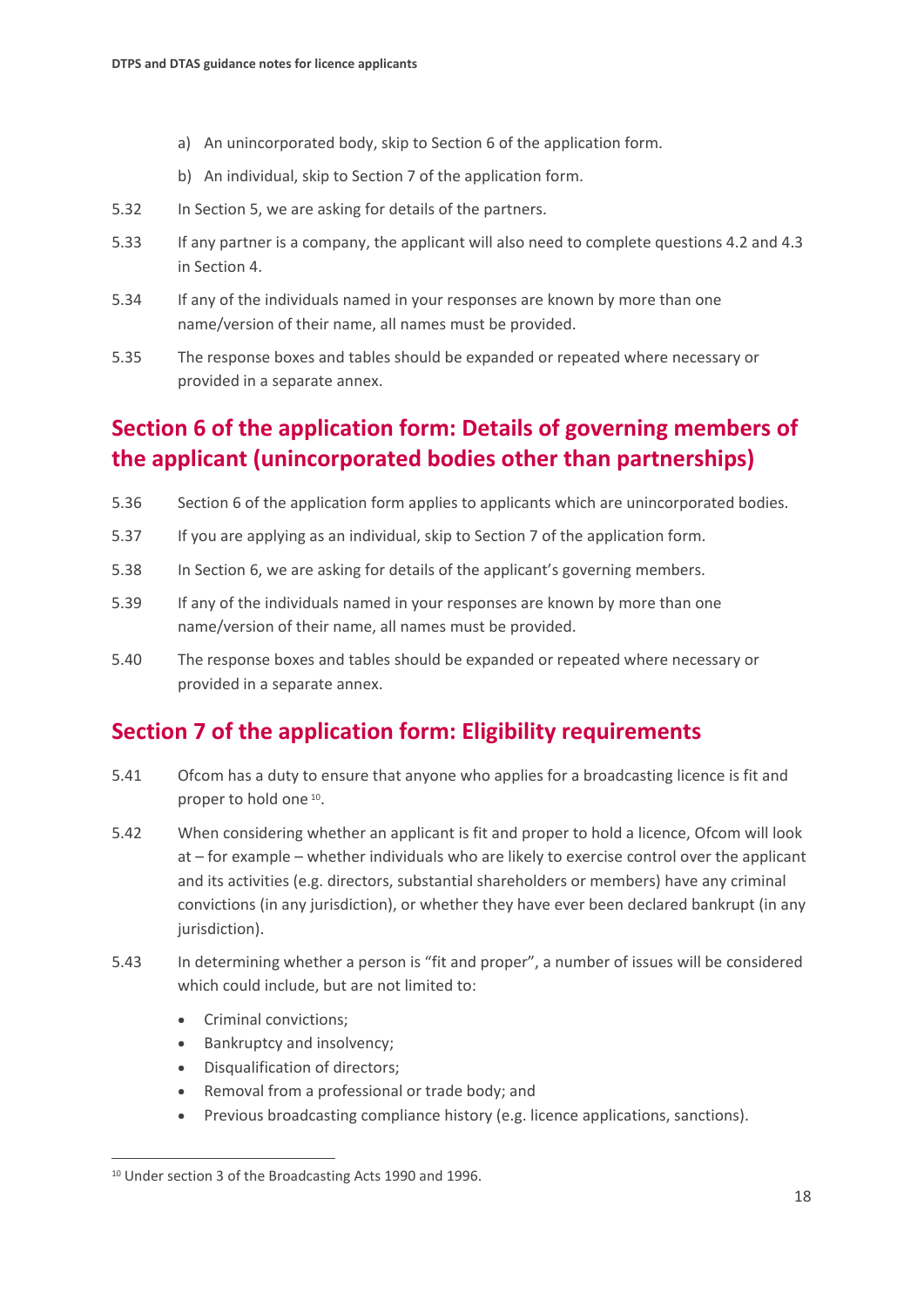### **Ownership restrictions**

- 5.44 The Broadcasting Act 1990<sup>[11](#page-20-0)</sup> lays down a number of restrictions on who may hold Ofcom's broadcasting licences. The following are among those who are disqualified from holding a DTAS/DTPS licence or from controlling a licensed company [12:](#page-20-1)
	- A local authority<sup>13</sup>;
	- A political body;
	- a religious body, other than where Ofcom is satisfied that it is appropriate for a particular person to hold a licence and makes a determination to that effect. If you wish to seek such a determination, please consult the Ofcom Guidance for religious [bodies applying for a Broadcasting Act](https://www.ofcom.org.uk/__data/assets/pdf_file/0028/88219/Guidance-for-religious-bodies.pdf) licence;
	- any company controlled by any of the above or by their officers or associates;
	- an advertising agency or any company controlled by such an agency or in which it holds more than a 5 per cent interest<sup>14</sup>.
- 5.45 Please note that in accordance with the Broadcasting Act 1990 (as amended) Ofcom has the power to determine that in certain circumstances a person with less than a 50 per cent share can be deemed to control a company.
- 5.46 If information is relevant to determining whether an applicant is a disqualified person, it is an offence for the applicant to supply false information or to withhold information with the intention of misleading Ofcom. If a person is convicted in such cases, the court may make an order disqualifying the applicant from holding a licence for a specified period. A disqualification order applies to both the individual concerned and to any company of which he or she is a director or involved in the management of (whether directly or indirectly).
- 5.47 If the applicant or the form signatory fails without reasonable excuse at the date of signing the declaration in Section 11 of the form to declare any matter of which Ofcom subsequently becomes aware, and which we consider to be relevant to the applicant's eligibility to hold a licence, we will take that into account when determining the question of whether the applicant/licensee remains fit and proper to hold a licence. We expect you to disclose all matters which pertain to the honesty and integrity in regulatory matters of the applicant, its officers and its controllers.

<span id="page-20-0"></span><sup>&</sup>lt;sup>11</sup> As amended by the Broadcasting Act 1996 and the Communications Act 2003.

<span id="page-20-1"></span> $12$  In accordance with the Broadcasting Act 1990 (as amended).

<span id="page-20-2"></span><sup>&</sup>lt;sup>13</sup> Except where the service is provided exclusively for the purposes of carrying out the functions of a local authority under Section 142 of the Local Government Act 1972 (as amended) provision by local authorities of information relating to their activities.

<span id="page-20-3"></span><sup>&</sup>lt;sup>14</sup> According to the Broadcasting Act 1990 (as amended), an "advertising agency" means an individual or body corporate who carries on business as an advertising agent involved in the selection and purchase or advertising time or space for the person who wishes to advertise (section 202 (7) of the 1990 Act).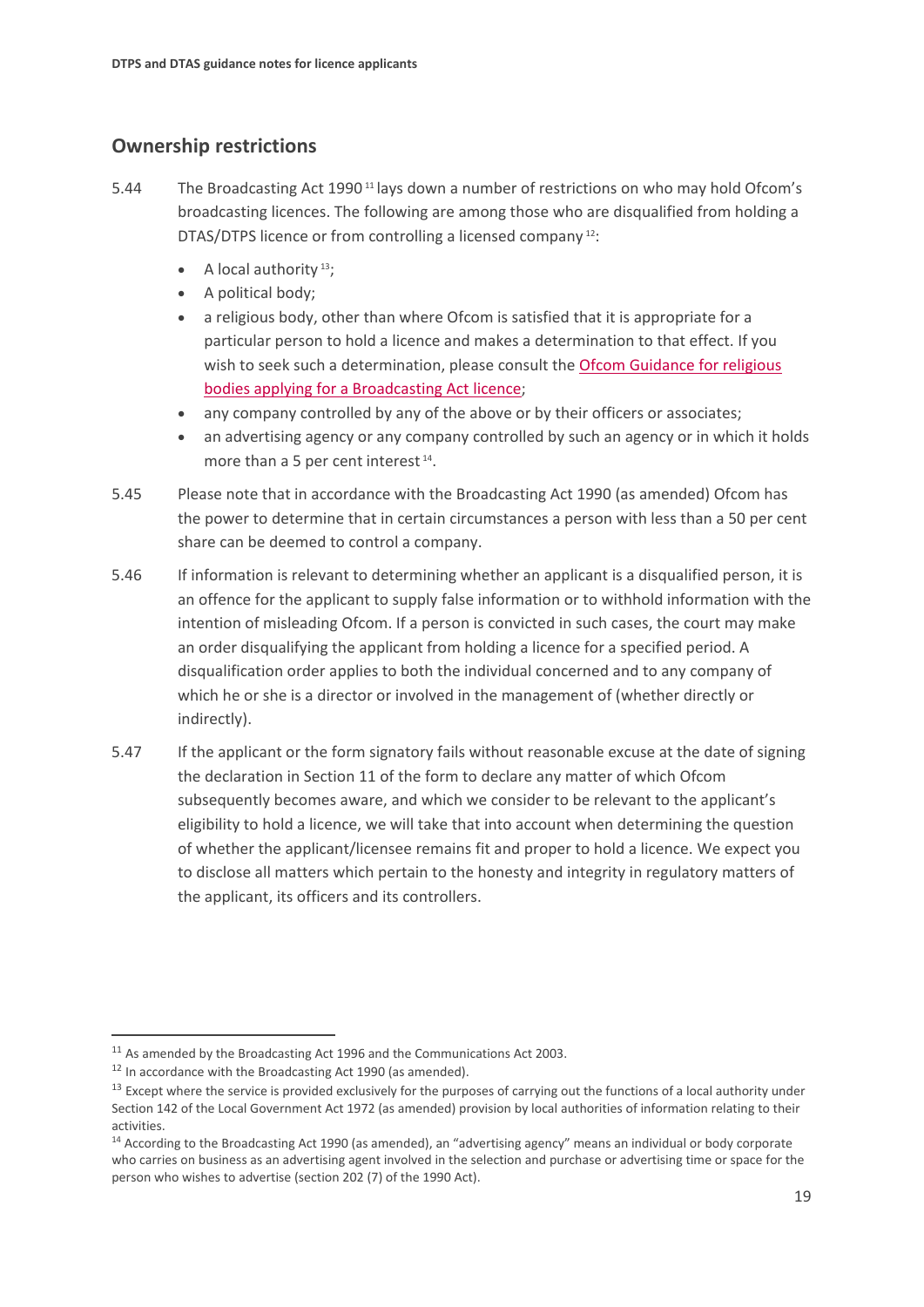# **Section 8 of the application form: The proposed service**

5.48 Section 8 asks you to describe your programme service and its target audience. If a licence is granted the information you provide in this section will be used to form the basis of an annex to your licence. You will only be authorised to broadcast what is detailed in the annex of the licence. It is therefore important that you provide complete and detailed responses to the questions in this section.

#### **Name of the licensed service**

- 5.49 The applicant chooses the name for their proposed service. It is the responsibility of the applicant to ensure the name can be used [15](#page-21-0). Ofcom considers the proposed name of a service in an application to the extent that it may be relevant to the licensing criteria. This could concern, for example, matters relating to the Ofcom Broadcasting Code, such as the use of explicit language that viewers may find offensive.
- 5.50 It is the responsibility of the applicant to enter into agreements with the appropriate copyright licensing bodies before commencing broadcasting. The granting of a licence does not constitute a right to use a particular name.

#### **Methods of delivery**

5.51 A DTPS/DTAS licence is only valid for delivery on DTT. If your service will be delivered via cable, satellite, internet, mobile phone or other technology, you shoul[d apply for a TLCS](https://www.ofcom.org.uk/manage-your-licence/tv-broadcast-licences/apply-for-a-tv-broadcast-licence)  [licence.](https://www.ofcom.org.uk/manage-your-licence/tv-broadcast-licences/apply-for-a-tv-broadcast-licence)

#### **Free-to-air, subscription-based, pay-per-view**

- 5.52 A free-to-air service means that a viewer would be able to receive this (with the correct equipment) without any further subscription or payment. Free-to-air also refers to channels and broadcasters providing content for which no subscription is expected, even though they may be delivered to the viewer by another carrier for which a subscription is required.
- 5.53 A subscription-based service is encrypted or has another technology in place to prevent a viewer from receiving the service unless the viewer has paid for a regular subscription to receive the service.
- 5.54 A pay-per-view service is purchased by a viewer on a one-off basis to view a broadcast.

<span id="page-21-0"></span><sup>&</sup>lt;sup>15</sup> Ofcom's statutory remit does not extend to intellectual property matters, and it is for you to satisfy vourself that the proposed name of the service will not cause problems, from your own point of view, with (for example) a similar name for an existing service.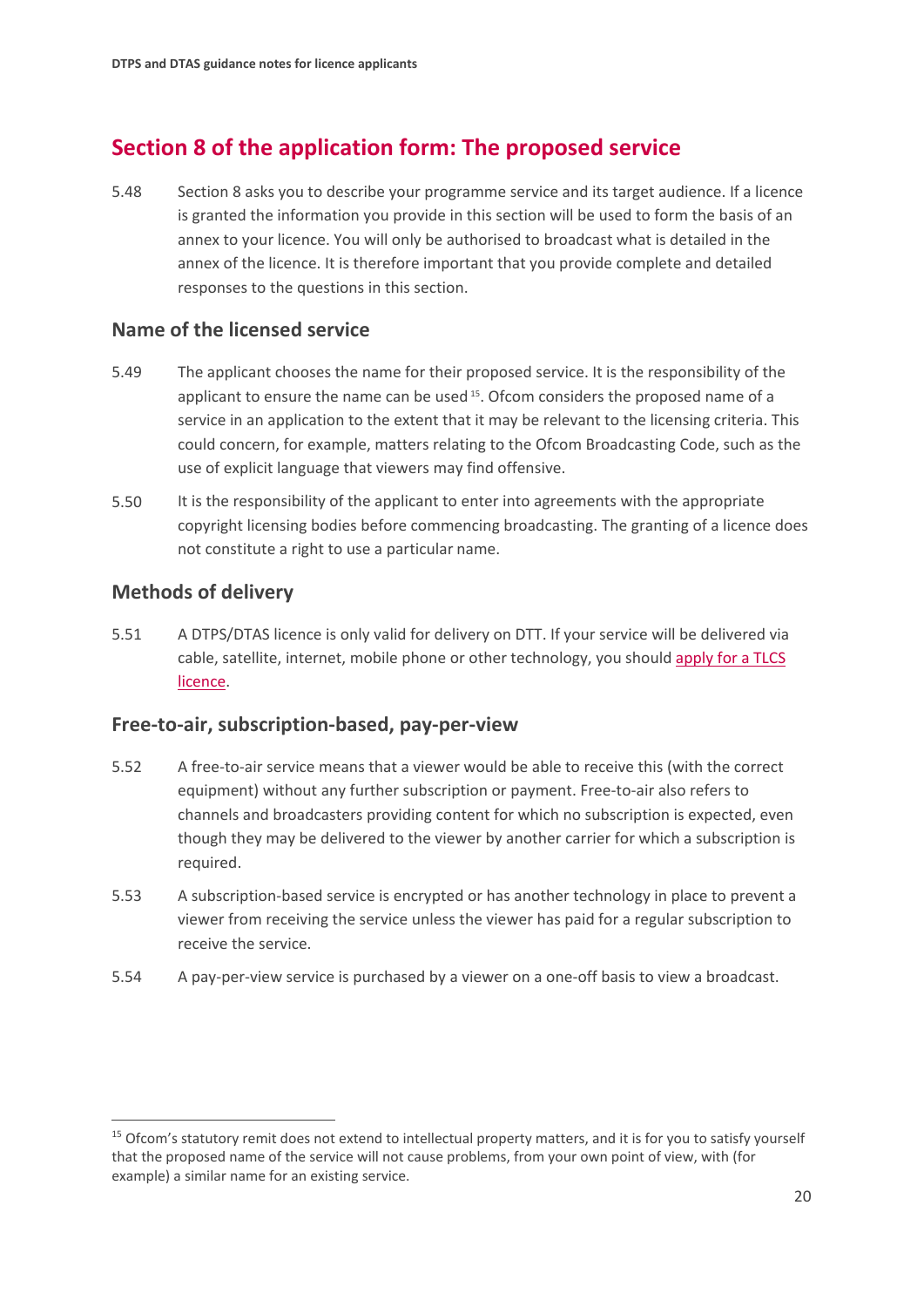# **Nature of the service**

#### **Description of the licensed service (the Annex to the licence)**

5.55 A licence is issued in respect of specific, named service and authorises the provision of that service only. The licensed service is described in the Annex, which forms part of the licence.

#### **Editorial, teleshopping or self-promotional**

- 5.56 There is only one form (respectively) of the DTPS and the DTAS licence. Each licence contains the same conditions which apply to the licensee throughout the licence period36. Further information about some of the conditions with which licensees are required to comply is set out in our **DTPS/DTAS** guidance notes for licensees.
- 5.57 Ofcom recognizes three types of service which can be provided under a DTPS or DTAS licence:
	- Editorial;
	- Teleshopping; and
	- Self-promotional.
- 5.58 You must state, when applying for a DTPS or DTAS licence, what type of service you intend to provide.
- 5.59 You are advised to carefully consider the rules in the [Code on the Scheduling of Television](https://www.ofcom.org.uk/__data/assets/pdf_file/0014/32162/costa-april-2016.pdf)  [Advertising \("COSTA"\),](https://www.ofcom.org.uk/__data/assets/pdf_file/0014/32162/costa-april-2016.pdf) as the type of service you choose to provide will affect how they apply to you, as well as what fee category applies to you. You should note that if you intend to broadcast to an ECTT Party you will also be required to comply with rules required by the ECTT. Ofcom will consult on these shortly. If you intend to broadcast one feed to both the UK and ECTT Parties, you will be required to comply with the ECTT rules once published.
	- a) An **editorial service** is a "normal" programme service, with conventional programme material and scheduled advertising breaks. The majority of television channels (including electronic programme guides) fall within this category.
	- b) A **teleshopping service** is a service which consists of teleshopping. Teleshopping (also known as home shopping, advertorials, infomercials, etc.) is a particular form of advertising which includes the broadcast of direct offers to the public of the supply of goods or services in return for payment. Spot advertising is permitted on teleshopping services up to the same limits as for editorial services. Teleshopping services may not broadcast material (other than permitted spot advertising) which does not contain direct offers to the public. A teleshopping service may therefore not contain any conventional programme elements such as news, sport, films, documentaries or drama, etc.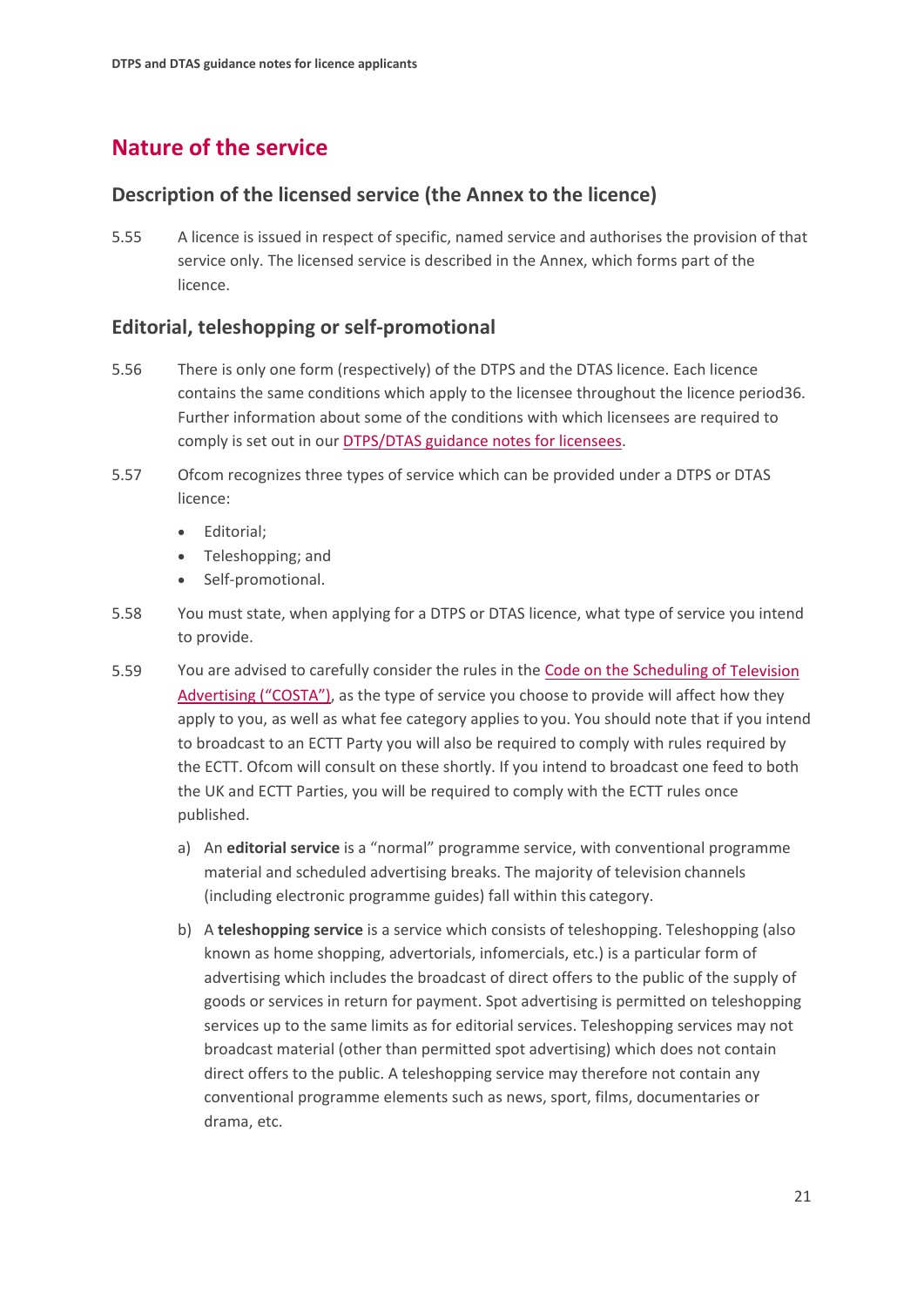- c) A **self-promotional service** consists of self-promotional material. This is a particular kind of advertising in which the broadcaster promotes its own products, services or channels. Spot advertising and teleshopping windowsfor other products and services are permitted on self-promotional services up to the same limits as for editorial services. Self-promotional services may not broadcast material (other than permitted advertising and teleshopping) which does not promote the broadcaster's own goods or services. A self-promotional service may not therefore contain any conventional programme elements such as news, sport, films, documentaries or drama, etc.
- 5.60 Transactional gambling services [16](#page-23-0) will be treated as providing a teleshopping service rather than editorial output and licensed accordingly. The same will apply to 'windows' of transactional gambling within an otherwise editorial service. Licensees should continue to be able to choose what output they wish to provide: specifically, whether they wish to provide a purely editorial gambling-themed service, rather than a teleshopping service, and be licensed accordingly. However, to qualify as editorial, any such services should provide genuine programming and not include transactional gambling in which offers are made, express or implied, to viewers to participate in the services on screen.
- 5.61 If a service offers transactional gambling; the licence will not authorise the provision of transactional gambling content in the UK outside Great Britain where such content remains prohibited [17](#page-23-1).
- 5.62 Interactive television services using premium rate telephone lines or text messages, for example adult chat, adult sex chat and psychic programming are categorised as teleshopping. The UK Code of Broadcast Advertising ("the BCAP Code") requires that these types of services are specifically licensed for the purpose<sup>[18](#page-23-2)</sup>. If you intend to include this programming as part of your proposed service, the annex to your licence will include a reference to the provision of such programming. If this is not detailed in the Annex of the licence, you will not be authorised to provide this type of programming.

### **Broadcast content**

- 5.63 The applicant must ensure that all content to be included in the proposed licensed service will be able to comply with the relevant codes including, but not limited to:
	- the [Ofcom Broadcasting Code \(incorporating the Cross-promotion Code\),](https://www.ofcom.org.uk/tv-radio-and-on-demand/broadcast-codes/broadcast-code) which covers standards in programmes, sponsorship, product placement and fairness and privacy;
	- COSTA, which sets limits on the amount of advertising that can be transmitted (e.g. no more than 12 minutes per hour) and when advertising can be scheduled; and
	- [the BCAP Code,](https://www.asa.org.uk/codes-and-rulings/advertising-codes.html) which covers standards for the content of broadcast advertising.
- <span id="page-23-2"></span><span id="page-23-1"></span><span id="page-23-0"></span>5.64 You should refer to [Ofcom's compliance checklist for TV broadcast content](https://www.ofcom.org.uk/__data/assets/pdf_file/0031/35779/TV-Compliance-Checklist.pdf) for further details of the codes and rules you should consider.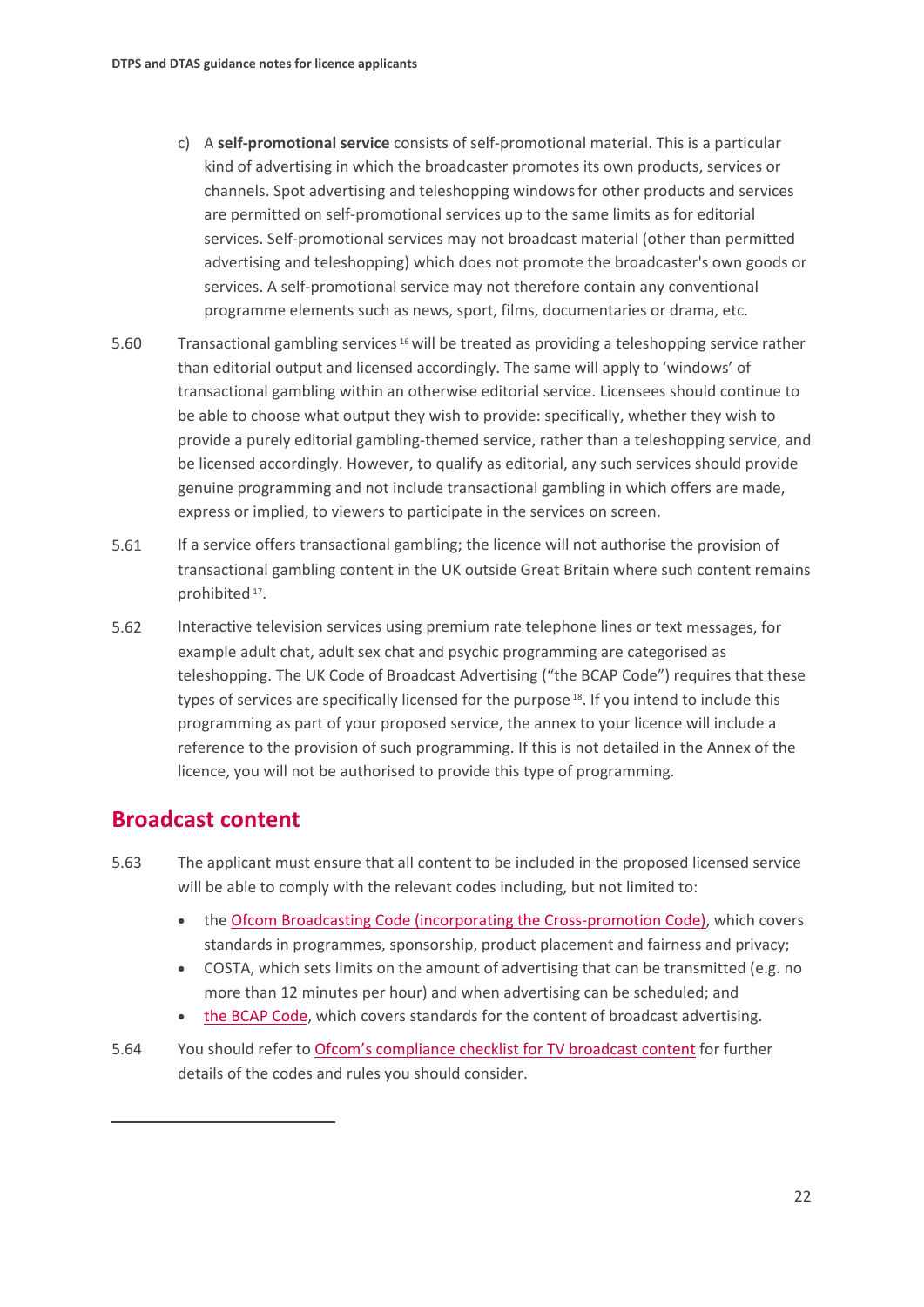- 5.65 You should note that if you intend to broadcast to an ECTT Party you will also be required to comply with rules required by the ECTT. If you intend to broadcast one feed to both the UK and ECTT Parties, you will be required to comply with the ECTT rules once published.
- 5.66 If the proposed service will be simulcast in more than one territory which is a Party to the European Convention on Transfrontier Television (ECTT) and there will be no differences in the service between those territories other than language dubbing, you will not normally be required to have an additional licence. If there will be differences, such as order of schedule, or local advertising, you will normally require a separate licence. Please refer to our [Guidance note on services broadcast into multiple territories.](https://www.ofcom.org.uk/__data/assets/pdf_file/0015/10437/licensing-position.pdf)
- 5.67 However, if the proposed service will be receivable in territories in which the ECTT does not apply, applicants will need to contact the local broadcasting regulatory authority to find out if a separate licence, or notification is needed in that territory.

## **Section 9 of the application form: Compliance of the service**

- 5.68 Section 9 of the application form asks you to describe the compliance arrangements for the proposed licensed service i.e. the arrangements which the applicant will put in place to ensure the content it proposes to broadcast will comply with the relevant regulatory codes and rules for programming and advertising. These include:
	- [The Ofcom Broadcasting Code](https://www.ofcom.org.uk/tv-radio-and-on-demand/broadcast-codes/broadcast-code)
	- The Cross-Promotion Code
	- [The Code on the Scheduling of Television Advertising](https://www.ofcom.org.uk/tv-radio-and-on-demand/broadcast-codes/code-tv-advertising)
	- [The Code on Television Access Services](https://www.ofcom.org.uk/tv-radio-and-on-demand/broadcast-codes/tv-access-services)
	- [The BCAP Code: the UK Code of Broadcast Advertising](https://www.asa.org.uk/codes-and-rulings/advertising-codes/broadcast-code.html)
	- [The Phone-paid Services Authority Code of Practice](https://psauthority.org.uk/for-business/code-guidance-and-compliance)
- 5.69 You should note that if you intend to broadcast to an ECTT Party you will also be required to comply with rules required by the ECTT. Ofcom will consult on these shortly. If you intend to broadcast one feed to both the UK and ECTT Parties, you will be required to comply with the new ECTT rules once published
- 5.70 The applicant must have a Compliance Officer.
- 5.71 The applicant must be able to adopt procedures that are acceptable to Ofcom for ensuring that the proposed licensed service will comply with the requirements of the licence, including complying with any direction issued by Ofcom. Such procedures may include:
	- ensuring that there are sufficient staff, and that staff are of sufficient seniority. All staff should fully understand the licence requirements (including compliance with relevant codes and rules) and the programme and advertising standards that apply to the service; and
	- making arrangements for the adequate clearance of advertising.
- 5.72 It is the responsibility of the licensee to ensure that all material broadcast on the service, both live and pre-recorded (and including material sourced from third parties) is compliant with Ofcom's codes and rules.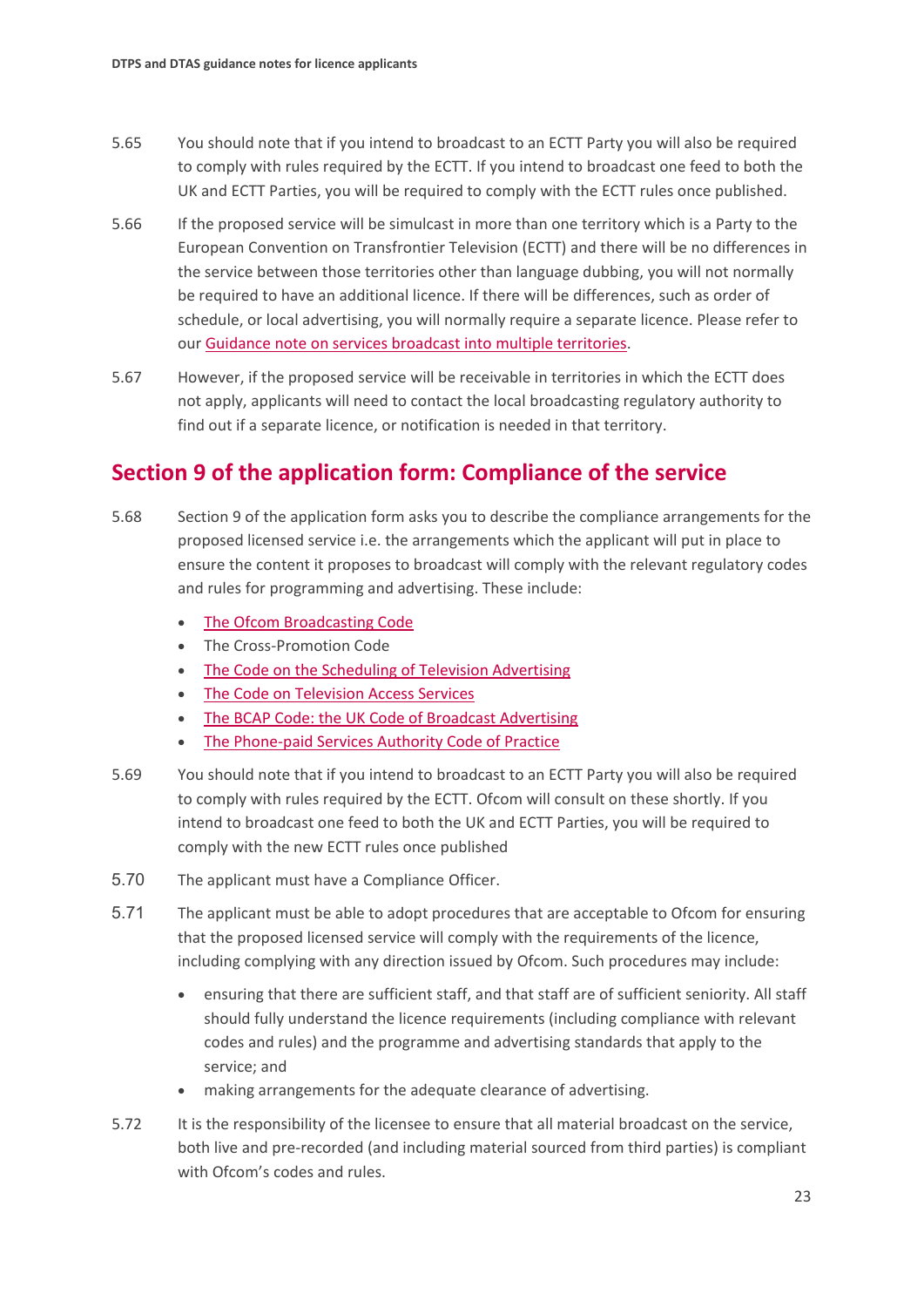- 5.73 Before you apply for a licence it is important that you read our [Compliance checklist for TV](https://www.ofcom.org.uk/__data/assets/pdf_file/0031/35779/TV-Compliance-Checklist.pdf)  [broadcast content.](https://www.ofcom.org.uk/__data/assets/pdf_file/0031/35779/TV-Compliance-Checklist.pdf) The checklist is intended to help applicants and new licensees understand the obligations and rules with which they must comply as a condition of their Ofcom licence to broadcast. Prospective licensees must be aware of the potential scope of their regulatory responsibilities so that robust compliance procedures can be planned and financed at an early stage.
- 5.74 It is a Condition of DTPS and DTAS licences that you have compliance procedures in place, and this section asks that you demonstrate the ability to meet this licence condition.
- 5.75 Applicants should be aware that licensees must supply details of their compliance procedures to Ofcom, if we request them.
- 5.76 **Ofcom can impose sanctions on a licensee for serious, deliberate, repeated and/or reckless breaches of the licence conditions (for example, if broadcast content does not comply with the codes and rules). The sanctions available to Ofcom include the imposition of a financial penalty on the licensee, and/or revocation of the licence.**

### **European productions and sourcing of content**

- 5.77 The Broadcasting (EU Exit) (Amendment) Regulations 2019 amend the Communications Act 2003 to keep the existing obligations of the Audiovisual Media Services Directive in relation to European works and independent productions as "international obligations of the UK", to be implemented by Ofcom via the broadcast licences.
- 5.78 Similar obligations in relation to European works also exist in the ECTT.
- 5.79 European productions should account for over 50% of the transmission hours (subject to certain exclusions) and European independent productions must account for at least 10% of transmission hours. Of these, an 'adequate proportion' must be programmes transmitted within five years of production.
- 5.80 The following are exempt from the requirements for European productions:
	- a) Services broadcasting programming entirely or substantially in a non-European language;
	- b) Services which serve a local or regional audience, and do not form part of a national network; or
	- c) Services which only broadcast news or sports event programming, games, teletext services or teleshopping.
- 5.81 For further information, please refer to the [Ofcom Guidance on European production](https://www.ofcom.org.uk/__data/assets/pdf_file/0018/12942/av-media-services.pdf)  [quotas.](https://www.ofcom.org.uk/__data/assets/pdf_file/0018/12942/av-media-services.pdf)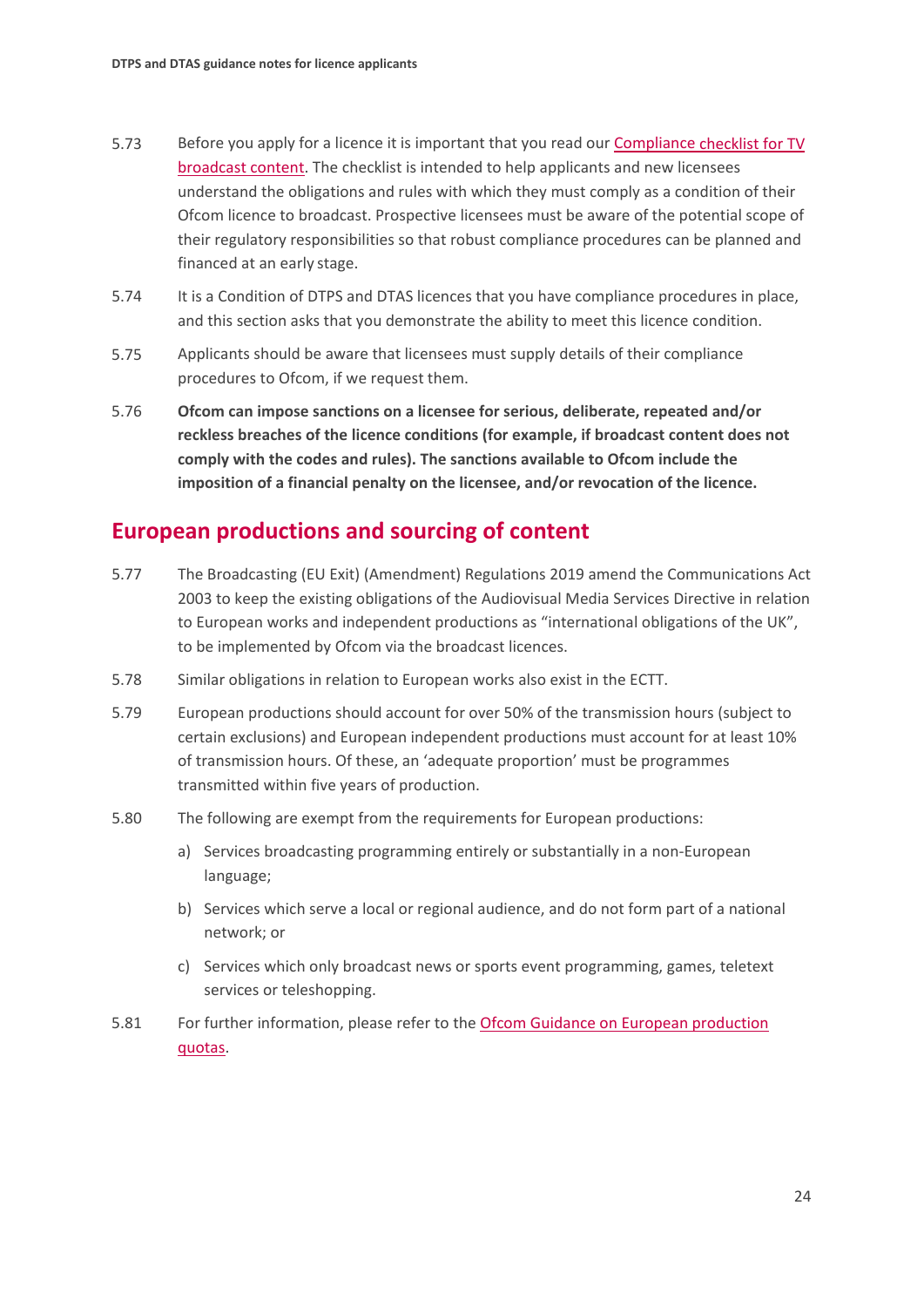# **Section 10 of the application form: Checklist of supporting documentation**

- 5.82 You must ensure that you submit your application fee in accordance with paragraphs 4.16 to 4.23 of these guidance notes.
- 5.83 The application form must be accompanied by the supporting documentation set out in Section 10 of the form.
- 5.84 Documentation must be in legible form and translated into English where applicable. Failure to supply the necessary documents may result in the application being rejected.
- 5.85 Ofcom cannot receive emails larger than 35MB. If your application email exceeds this limit please send your supporting documents in a separate email(s) clearly state the applicant's name in the subject line of the email along with "DTPS" or "DTAS".
- 5.86 Please tick the relevant boxes below to confirm that you are providing each of the relevant documents with your application.

# **Section 11 of the application form: Declaration**

- 5.87 The application form must be submitted by the applicant named in response to question 3.2 of the form. **An agent may not sign the form.**
- 5.88 The person authorised to make the declaration on behalf of the applicant must print their name and must be one of the following:
	- a) A director of the company or the company secretary where the applicant is a company.
	- b) A designated member where the applicant is a Limited Liability Partnership.
	- c) A partner, where the applicant is a partnership.
	- d) A member of the organisation's governing body where the applicant is an unincorporated body or association.
	- e) The individual who will be the licensee where the applicant is an individual.
- 5.89 The declaration must also be dated.